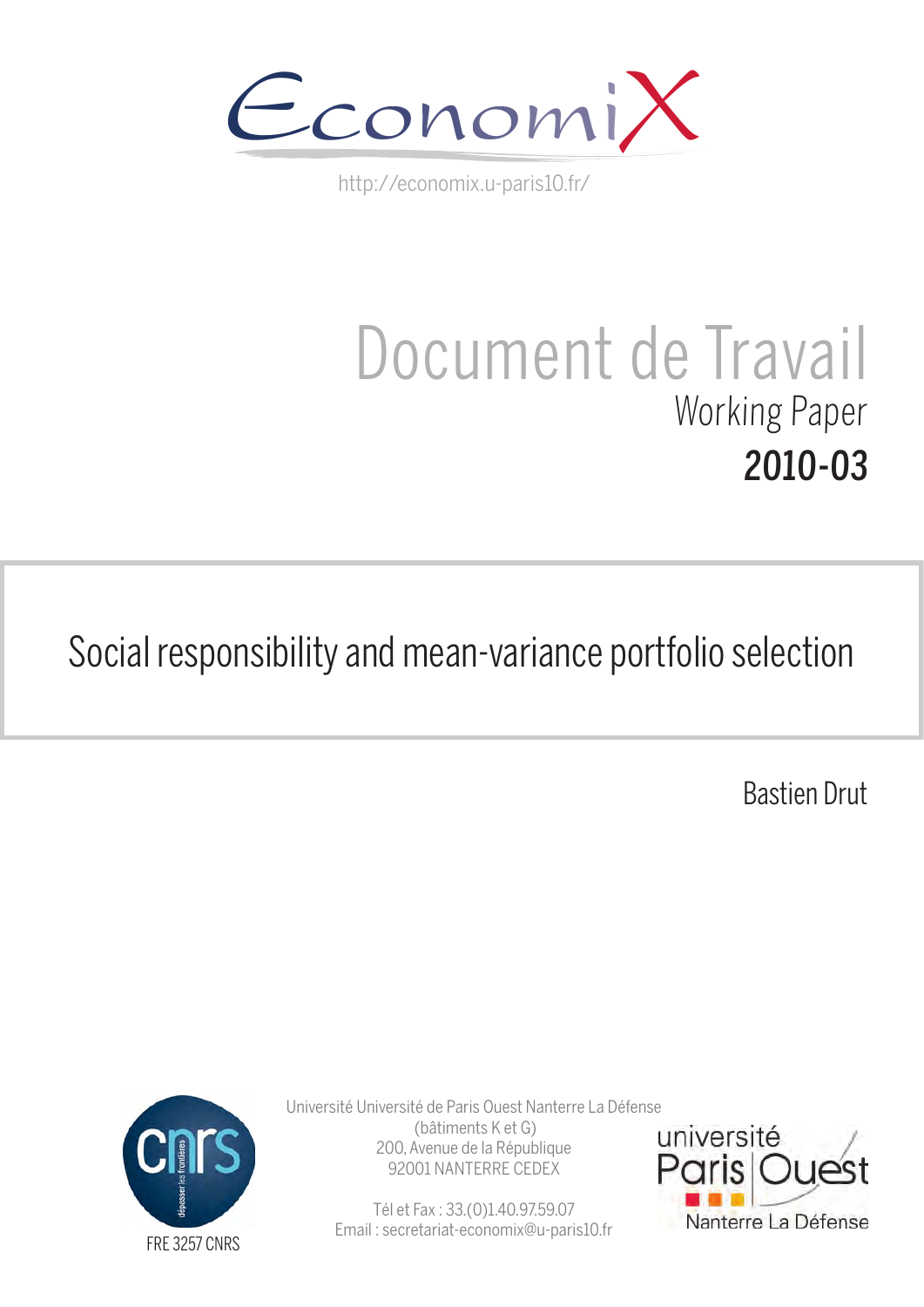# **Social responsibility and mean-variance portfolio selection**

# Bastien Drut

This version: January 2010.

Credit Agricole Asset Management 90 Boulevard Pasteur, Paris 75015, France

Centre Emile Bernheim, Solvay Brussels School of Economics and Management, Université Libre de Bruxelles, Av F.D. Roosevelt, 50, CP 145/1, 1050 Brussels, Belgium

> EconomiX-CNRS, Paris Ouest Nanterre La Défense University 200 Avenue de la République, Nanterre 92001, France

#### **Abstract**

In theory, investors choosing to invest only in socially responsible entities restrict their investment universe and should thus be penalized in a mean-variance framework. When computed, this penalty is usually viewed as valid for all socially responsible investors. This paper shows however that the additional cost for responsible investing depends essentially on the investors' risk aversion. Social ratings are introduced in mean-variance optimization through linear constraints to explore the implications of considering a social responsibility (SR) threshold in the traditional Markowitz (1952) portfolio selection setting. We consider optimal portfolios both with and without a risk-free asset. The SR-efficient frontier may take four different forms depending on the level of the SR threshold: a) identical to the non-SR frontier (i.e. no cost), b) only the left portion is penalized (i.e. a cost for high-risk-aversion investors only), c) only the right portion is penalized (i.e. a cost for low-risk aversion investors only) and d) the whole frontier is penalized (i.e. a positive cost for all the investors). By precisely delineating under which circumstances SRI is costly, those results help elucidate the apparent contradiction found in the literature about whether or not SRI harms diversification.

**Keywords:** Socially Responsible Investment, Portfolio Selection, Mean-variance Optimization, Linear Constraint, Socially Responsible Ratings.

**JEL:** G11, G14, G20

Comments can be sent to [bastien.drut@gmail.com](mailto:bastien.drut@gmail.com)

#### **Acknowledgments**

The author thanks Marie Brière, Benjamin Lorent, Valérie Mignon, Kim Oosterlinck, Hugues Pirotte, Ombretta Signori, Ariane Szafarz and Kokou Topeglo for their helpful comments.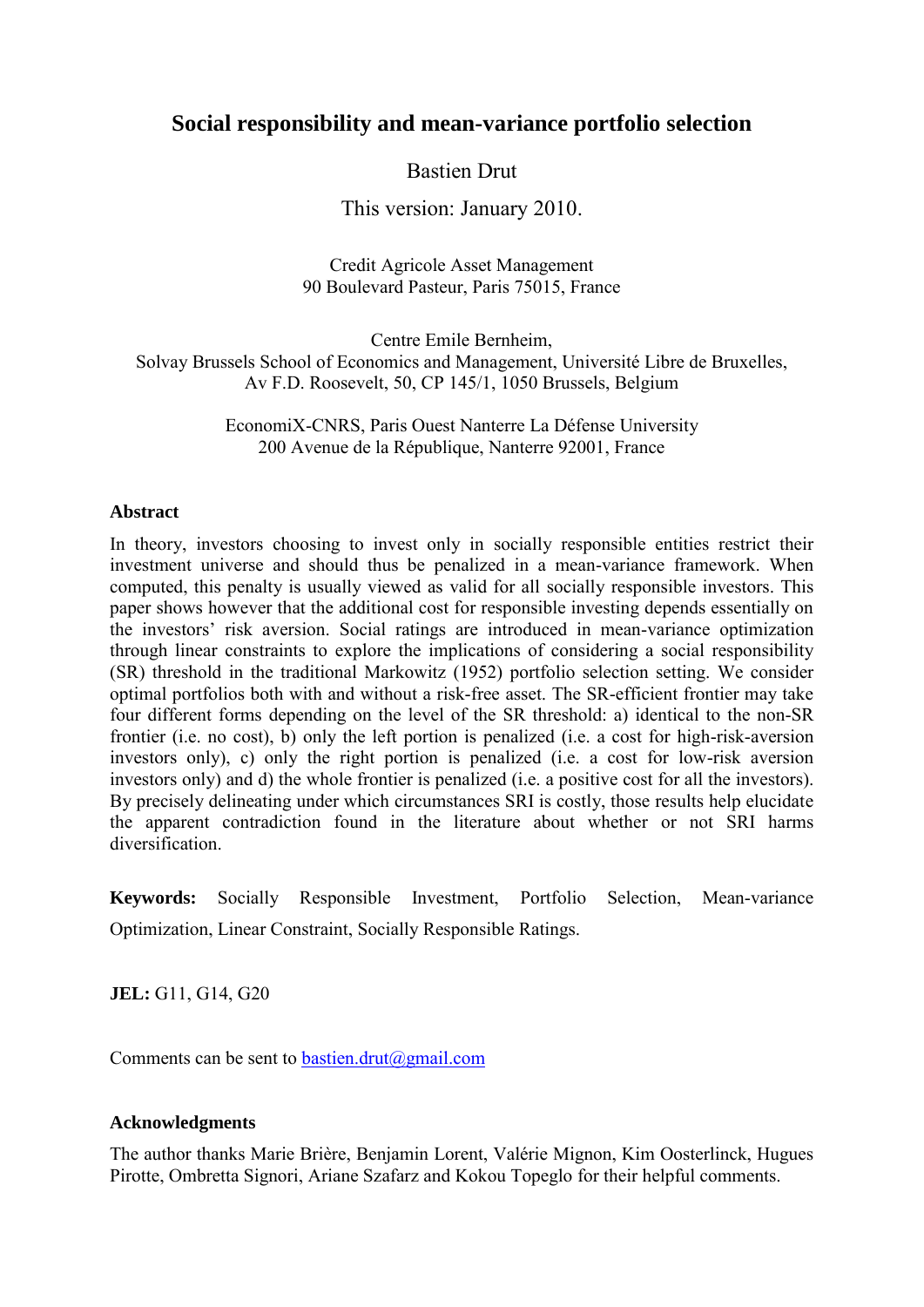#### **1) Introduction**

<u>.</u>

In Markowitz's (1952) setting, portfolio selection is driven solely by financial parameters and the investor's risk aversion. This framework may however be viewed as too restrictive since, in the scope of Socially Responsible Investment  $(SRI)^1$ , investors also consider nonfinancial criteria. This paper explores the impact of such SRI concerns on mean-variance portfolio selection.

SRI has recently gained momentum. In 2007, its market share reached 11% of assets under management in the United States and  $17.6\%$  in Europe.<sup>2</sup> Moreover, by May 2009, 538 asset owners and investment managers, representing \$18 trillion of assets under management, had signed the Principles for Responsible Investment  $(PRI)^3$ . Within the SRI industry, initiatives are burgeoning and patterns are evolving rapidly.

In practice, SRI takes various forms. Negative screening consists in excluding assets on ethical grounds (often related to religious beliefs), while positive screening selects the best-SR rated assets (typically, by combining environmental, social, and governance ratings). Renneboog *et al.* (2008) describe "negative screening" as the first generation of SRI, and "positive screening" as the second generation. The third generation combines both screenings, while the fourth adds shareholder activism.

<sup>1</sup> SRI is defined by the European Sustainable Investment Forum (2008) as "a generic term covering ethical investments, responsible investments, sustainable investments, and any other investment process that combines investors' financial objectives with their concerns about environmental, social and governance (ESG) issues".

 $2$  More precisely, the Social Investment Forum (2007) assessed that 11% of the assets under management in the United States, that is \$2.71 trillion, were invested in SRI, and according to the European Sustainable Investment Forum (2008), this share was 17.6% in Europe.

<sup>&</sup>lt;sup>3</sup> The PRI is an investor initiative in partnership with the UNEP Finance Initiative and the UN Global Compact. The six principles for responsible investment advocate deep consideration for ESG criteria in the investment process (see PRI, 2009)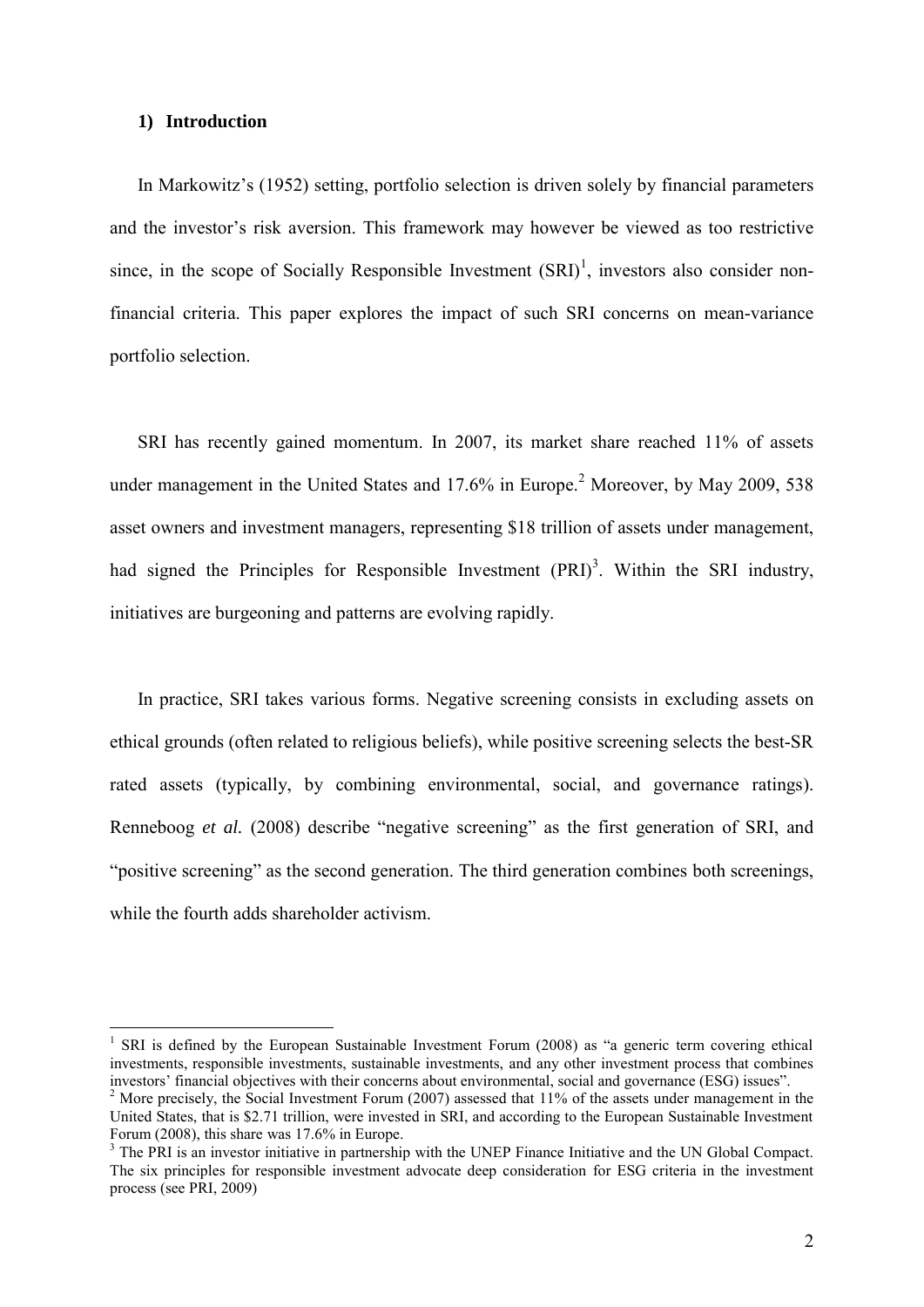SRI financial performances are a fundamental issue. Does SRI perform as well as conventional investments? In other words, is doing "good" also doing well? A large body of empirical literature is devoted to the comparison between SR and non-SR funds. According to Renneboog *et al.* (2008), there is little evidence that the performances of SR funds differ significantly from their non-SR counterparts. Conversely, Geczy *et al.* (2006) find that restricting the investment universe to SRI funds can seriously harm diversification. Taken at face value, those statements seem hard to reconcile.

Within Markowitz's (1952) mean-variance theoretical framework, negative screening implies that the SR efficient frontier and the capital market line will be dominated by their non-SR counterparts because asset exclusion restricts the investment universe. Farmen and Van Der Wijst (2005) notice that, in this case, risk aversion matters in the cost of investing responsibly. Positive screening corresponds to preferential investment in well-rated SRI assets without prior exclusion, with each investor being allowed to choose her own SR commitment (Landier and Nair, 2009). This translates into a trade-off between financial efficiency and portfolio ethicalness (Beal *et al.,* 2005). Likewise, Dorfleitner *et al.* (2009) propose a theory of mean-variance optimization including stochastic social returns within the investor's utility function. However, to our knowledge, easily implementable mean-variance portfolio selection for second-generation SRI is still missing from the literature. Moreover, the impact of risk aversion on the cost of SRI has not been investigated so far. Our paper aims at filling those two gaps. By delineating the conditions under which SRI is costly, it will furthermore help elucidate the apparent contradiction found in the literature regarding SRI's influence on diversification.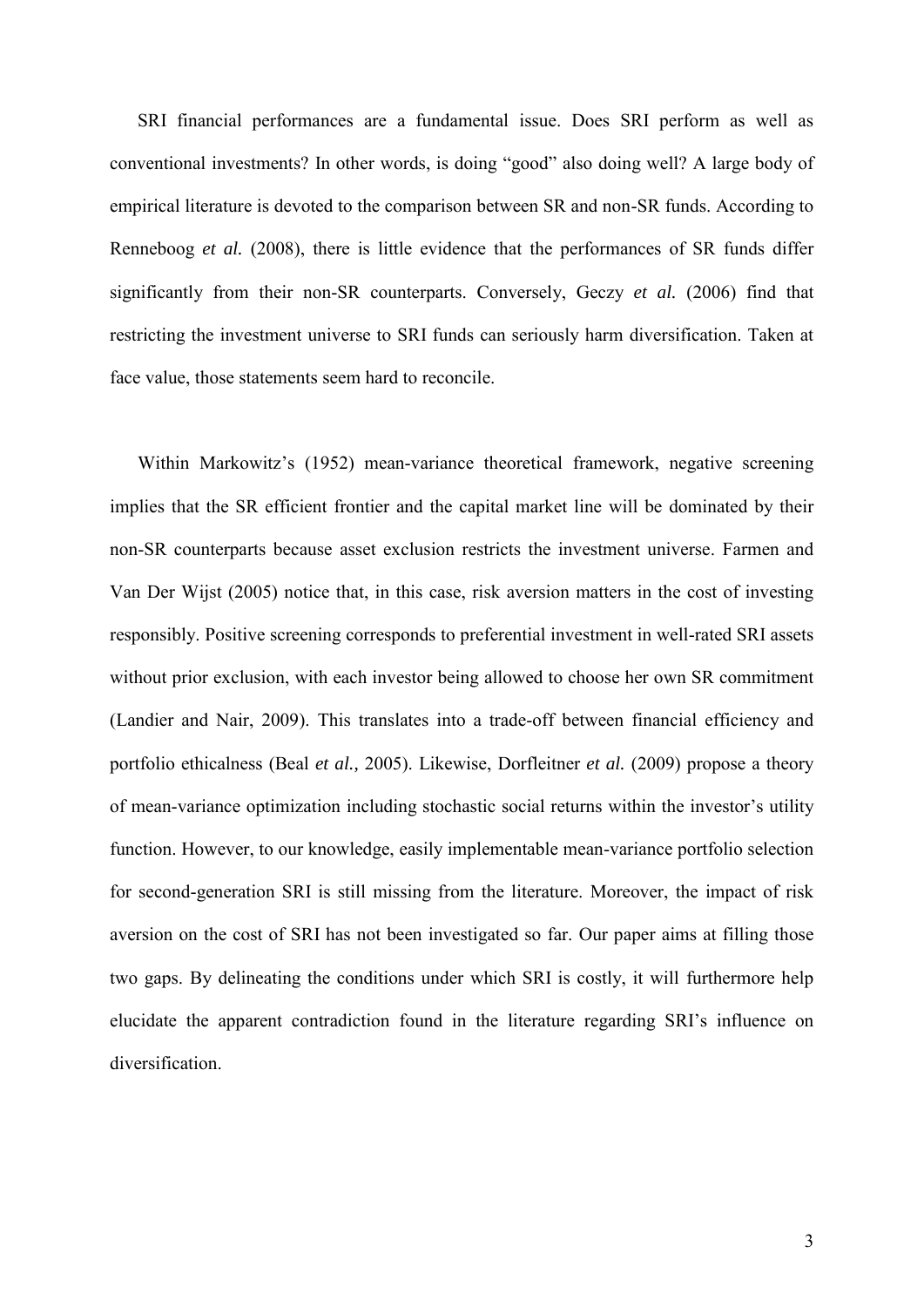This paper measures the trade-off between financial efficiency and SRI in the traditional mean-variance optimization. We compare the optimal portfolios of an SR-insensitive investor and her SR-sensitive counterpart in order to assess the cost associated with SRI. Our contribution is twofold. First, we extend the Markowitz  $(1952)$  model<sup>4</sup> by imposing an SR threshold. This leads to four possible cases: depending on the link between the social ratings and the expected returns and on the strength of the SR threshold, we show that either the risk averse investors either the investors with low risk aversion are penalized.. Despite its crucial importance, practitioners tend to leave the investor's risk aversion out of the SRI story. Our paper on the other hand offers a fully operational mean-variance framework for SR portfolio management, a framework that can be used for all asset classes (stocks, bonds, commodities, mutual funds, etc.). It makes explicit the consequences of any given SR threshold on the determination of the optimal portfolio. To illustrate this, we complement our theoretical approach by an empirical application to emerging bond portfolios.

The rest of the paper is organized as follows. Section 2 proposes the theoretical framework for the SR mean-variance optimization in the presence of risky assets only. Section 3 adds a risk-free asset. Section 4 applies the SRI methodology to emerging sovereign bond portfolios. Section 5 concludes.

#### **2) SRI portfolio selection (risky assets)**

In this section, we explore the impact of considering responsible ratings in the meanvariance portfolio selection. To do so, we first assess the social responsibility of the optimal portfolios resulting from the traditional optimization of Markowitz (1952). Then we consider

 4 See Steinbach (2001) for a literature review on the extensions of the Markowitz (1952) model.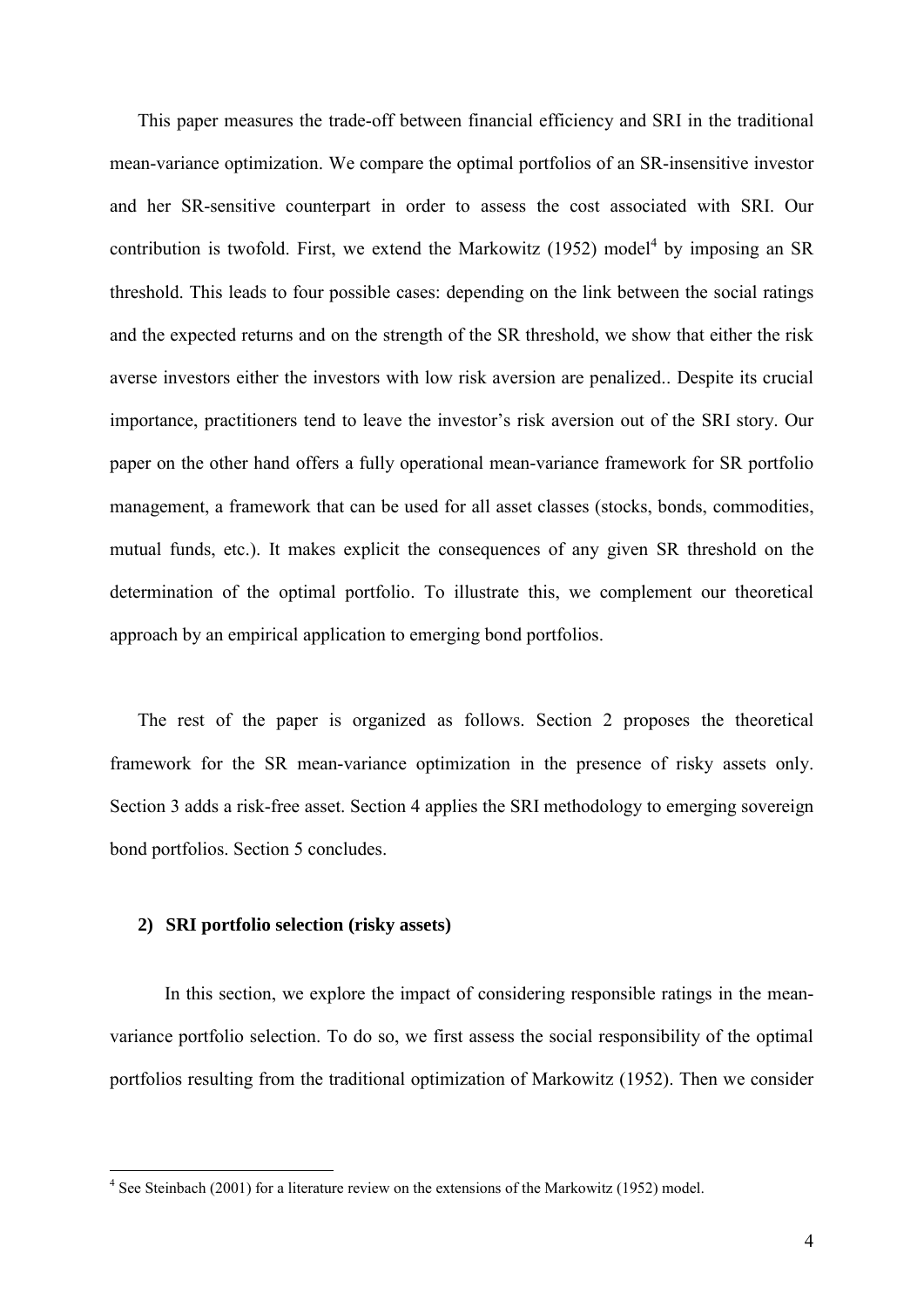the case of an SR-sensitive investor who wants her portfolio to respect high SR standards, and we explore the consequences of such a constraint for optimal portfolios.

Consider a financial market composed of *n* risky securities<sup>5</sup>  $(i = 1, ..., n)$ . Let us denote by  $\mu = [\mu_1, ..., \mu_n]$  th  $\mu = [\mu_1, \dots, \mu_n]$  the vector of expected returns and by  $\Sigma = (\sigma_{ij})$  the  $n \times n$ positive-definite covariance matrix of the returns. A portfolio p is characterized by its composition, that is its associated vector  $\omega_p = [\omega_{p1} \quad \omega_{p2} \quad ... \quad \omega_{pn}]$ , where  $\omega_{pi}$  is the weight of the *i*<sup>th</sup> asset in portfolio p,  $i = [1 \dots 1]$  and  $\omega_p' i = 1$ .

In the traditional mean-variance portfolio selection (Markowitz, 1952), the investor maximizes her portfolio's expected return  $\mu_p = \omega_p' \mu$  for a given volatility or variance  $\sigma_p^2 = \omega_p' \Sigma \omega_p$ , Let  $\lambda > 0$  be the parameter accounting for the investor's level of risk aversion. The problem of the SR-insensitive investor is then written<sup>6</sup>:

#### **Problem 1**

$$
\max_{\{\omega\}} \omega' \mu - \frac{\lambda}{2} \omega' \sum \omega
$$
  
subject to  $\omega' \iota = 1$  (1)

The solutions to Problem 1 form a hyperbola in the mean-standard deviation plane  $(\mu_p, \sigma_p)$ and will be referred to here as the SR-insensitive efficient frontier.

Let us now add an SR rating independent from expected returns and volatilities. Typically, this is an extra-financial rating relating to environmental, social, or governance issues. It can

 5 Notations of Lo (2008) are used here.

<sup>&</sup>lt;sup>6</sup> For sake of simplicity, short sales are allowed here.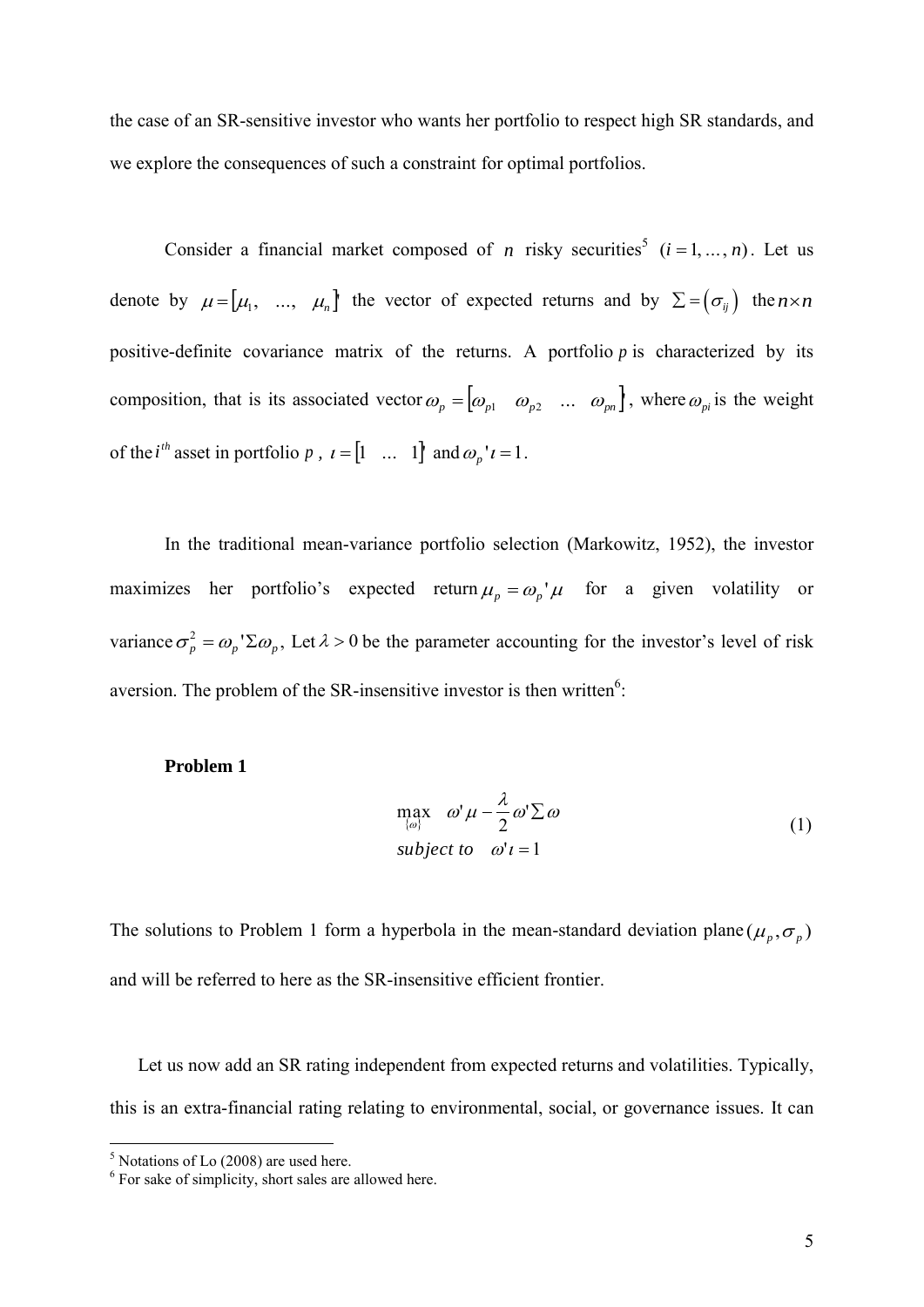also combine several ratings (Landier and Nair, 2009). Let  $\phi_i$  be the SR rating associated with the *i*-th security and  $\phi = [\phi_1 \ \phi_2 \ \dots \ \phi_n]$ . We assume that the rating is additive. Consequently, the rating  $\phi_p$  of portfolio p is given by:

$$
\phi_p = \omega_p \phi = \sum_{i=1}^n \omega_{pi} \phi_i \tag{2}
$$

This linearity hypothesis (see Barracchini, 2007; Drut, 2009; Scholtens, 2009) is often used by practitioners to SR-rate financial indices<sup>7</sup>. The representation in eq. (2) holds for positive as well as negative screening<sup>8</sup>.

Even when investors are SR-insensitive (thus facing problem 1), their optimal portfolios can be SR-rated. Proposition 1 expresses those ratings  $\phi_p$  associated with SR-insensitive efficient portfolios.

#### **Proposition 1**

(i) Along the SR-insensitive frontier, the SR rating  $\phi_p$  is a linear function of the expected return  $\mu_p$  :

$$
\phi_p = \delta_0 + \delta_1 \mu_p
$$
\n
$$
\delta_0 = \frac{(\mu' \Sigma^{-1} \mu)(i' \Sigma^{-1} \phi) - (i' \Sigma^{-1} \mu)(\mu' \Sigma^{-1} \phi)}{(i' \Sigma^{-1} \mu)(\mu' \Sigma^{-1} \mu) - (i' \Sigma^{-1} \mu)^2}
$$
\n(3)

and

$$
\delta_1 = \frac{(\mu' \Sigma^{-1} \phi)(i' \Sigma^{-1} \iota) - (i' \Sigma^{-1} \mu)(i' \Sigma^{-1} \phi)}{(i' \Sigma^{-1} \iota)(\mu' \Sigma^{-1} \mu) - (i' \Sigma^{-1} \mu)^2}.
$$

(ii) If 
$$
\delta_1 > 0
$$
,  $\phi_p$  ranges from  $\frac{t'\sum^{-1}\phi}{t'\sum^{-1}t}$  (for the minimum-variance portfolio) to  $+\infty$ 

(when the expected return tends to the infinite).

<sup>&</sup>lt;sup>7</sup> See for instance the Carbon Efficient Index of Standard & Poor's with the carbon footprint data from Trucost PLC.

<sup>&</sup>lt;sup>8</sup> For negative screening,  $\phi_i$  is binary and  $\phi_p$  denotes the proportion of portfolio p invested in the admissible assets.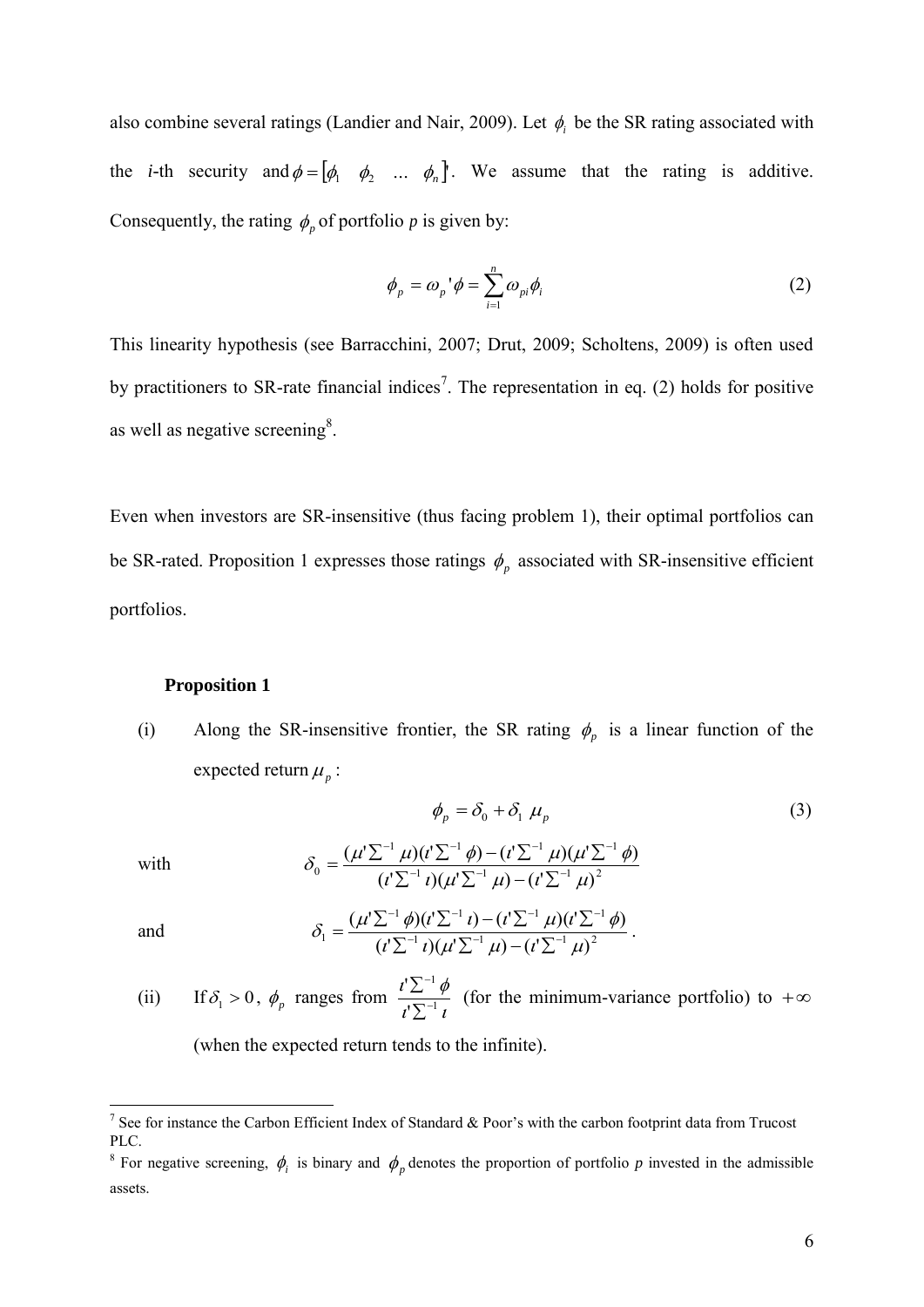$(iii)$  $\delta_1 < 0$ ,  $\phi_p$  ranges from  $\frac{i \sum \phi_p}{i \sum_{i=1}^{n} i}$  $i^{\prime}\sum^{-1}\phi$ 1 1 ' $\frac{1}{\sqrt{2}}$  $\overline{a}$  $\sum$ Σ (for the minimum-variance portfolio) to  $-\infty$ (when the expected return tends to the infinite). **Proof:** see Appendix 1

Thus, Proposition 1 gives the SR rating  $\phi_p$  of any portfolio lying on the SR-insensitive frontier. From the optimality conditions comes the fact that, along the efficient frontier, both the SR rating  $\phi_p$  and the expected return  $\mu_p$  are linear functions of the quantity  $\frac{1}{\lambda}$  $\frac{1}{2}$ , so it is straightforward that the SR rating  $\phi_p$  can be written as a linear function of the expected return  $\mu_p$ , as in eq. (1). The direction of this link is determined by the sign of the parameter  $\delta_1$ . The parameter  $\delta_1$  can take both signs because, for instance, the assets with the highest returns can be the best or the worst SR-rated. Furthermore, the sign of the parameter  $\delta_1$  is crucial because it represents where the trade-off appears between risk aversion and SR rating. If  $\delta_1 > 0$ , resp.  $\delta_1 < 0$ , the riskier the optimal portfolio, the better, resp. the worse, its SR rating. In other words, if  $\delta_1 > 0$ , resp.  $\delta_1 < 0$ , the best SR-rated portfolios are at the top, resp. at the bottom, of the SR-insensitive frontier.

Consider now the case of an SR-sensitive investor. For instance, she requires a portfolio that is well-rated for environment. Henceforth, the SR rating  $\phi_p$  is introduced in the mean-variance optimization by means of an additional linear constraint imposing a given threshold  $\phi_0$  on  $\phi_p$ . For positive screening, the threshold value is left to the investor's discretion (Beal *et al.,* 2005, Landier and Nair, 2009). The SR-sensitive optimization is summarized by Problem 2.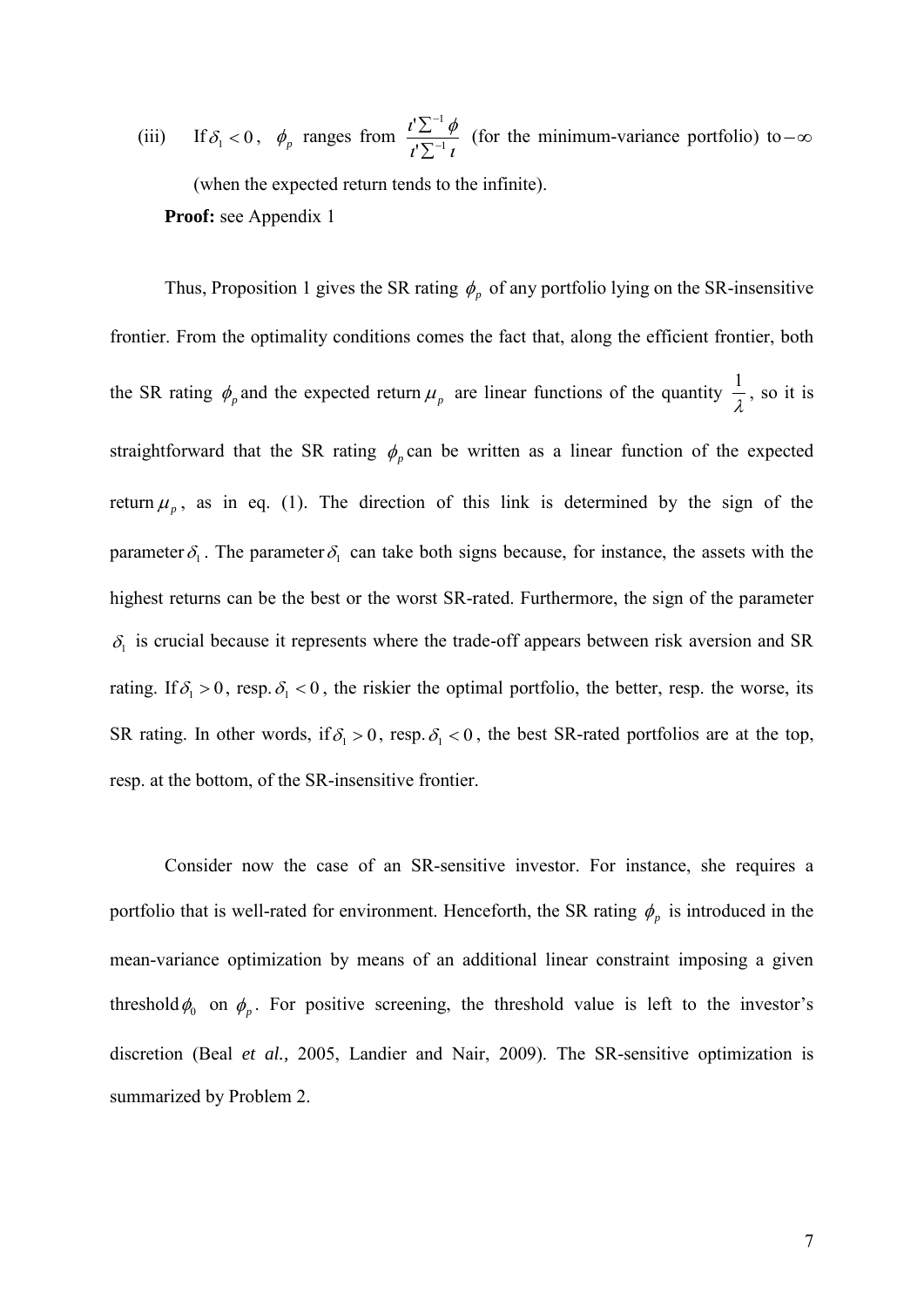# **Problem 2**

$$
\max_{\{\omega\}} \omega' \mu - \frac{\lambda}{2} \omega' \Sigma \omega
$$
  
subject to  $\omega' \iota = 1$   

$$
\phi_p = \omega' \phi \ge \phi_0
$$
 (4)

We derive the analytical solutions to this problem by following Best and Grauer's (1990) methodology. Proposition 2 summarizes the results.

#### **Proposition 2**

The shape of the SR-sensitive efficient frontier depends on the sign of  $\delta_1$  and on the threshold value  $\phi_0$  in the following way:

|                                                                                                                                                      | $\delta_{1}$ < 0                                                                                                                                                                                                                                         | $\delta_1 > 0$                                                                                                                                                                                                                                             |  |  |  |
|------------------------------------------------------------------------------------------------------------------------------------------------------|----------------------------------------------------------------------------------------------------------------------------------------------------------------------------------------------------------------------------------------------------------|------------------------------------------------------------------------------------------------------------------------------------------------------------------------------------------------------------------------------------------------------------|--|--|--|
| $\frac{i'\sum^{-1}\phi}{i'\sum^{-1}i} > \phi_0$                                                                                                      | For $\lambda < \lambda_0$ , the SR-sensitive<br>frontier is another hyperbola lying<br>below the SR-insensitive frontier.<br>For $\lambda > \lambda_0$ , the SR-sensitive<br>frontier is identical to the SR-<br>insensitive frontier.<br>(see Figure 3) | The SR-sensitive frontier is<br>identical to the SR-insensitive<br>frontier<br>(see Figure 1)                                                                                                                                                              |  |  |  |
| $\frac{i'\sum^{-1}\phi}{i'\sum^{-1}i} < \phi_0$                                                                                                      | The SR frontier differs totally<br>from the SR-insensitive frontier.<br>(see Figure 4)                                                                                                                                                                   | For $\lambda < \lambda_0$ , the SR-sensitive<br>frontier is identical to the SR-<br>insensitive frontier.<br>For $\lambda > \lambda_0$ , the SR-sensitive<br>frontier is another hyperbola<br>lying below the SR-insensitive<br>frontier<br>(see Figure 2) |  |  |  |
| With $\lambda_0 = \frac{(\mu' \Sigma^{-1} t)(\phi' \Sigma^{-1} t) - (t' \Sigma^{-1} t)(\phi' \Sigma^{-1} \mu)}{(\phi' - \phi_0 t') \Sigma^{-1} t}$ . |                                                                                                                                                                                                                                                          |                                                                                                                                                                                                                                                            |  |  |  |

The associated expected return  $E_0$  and the expected variance  $V_0$  are: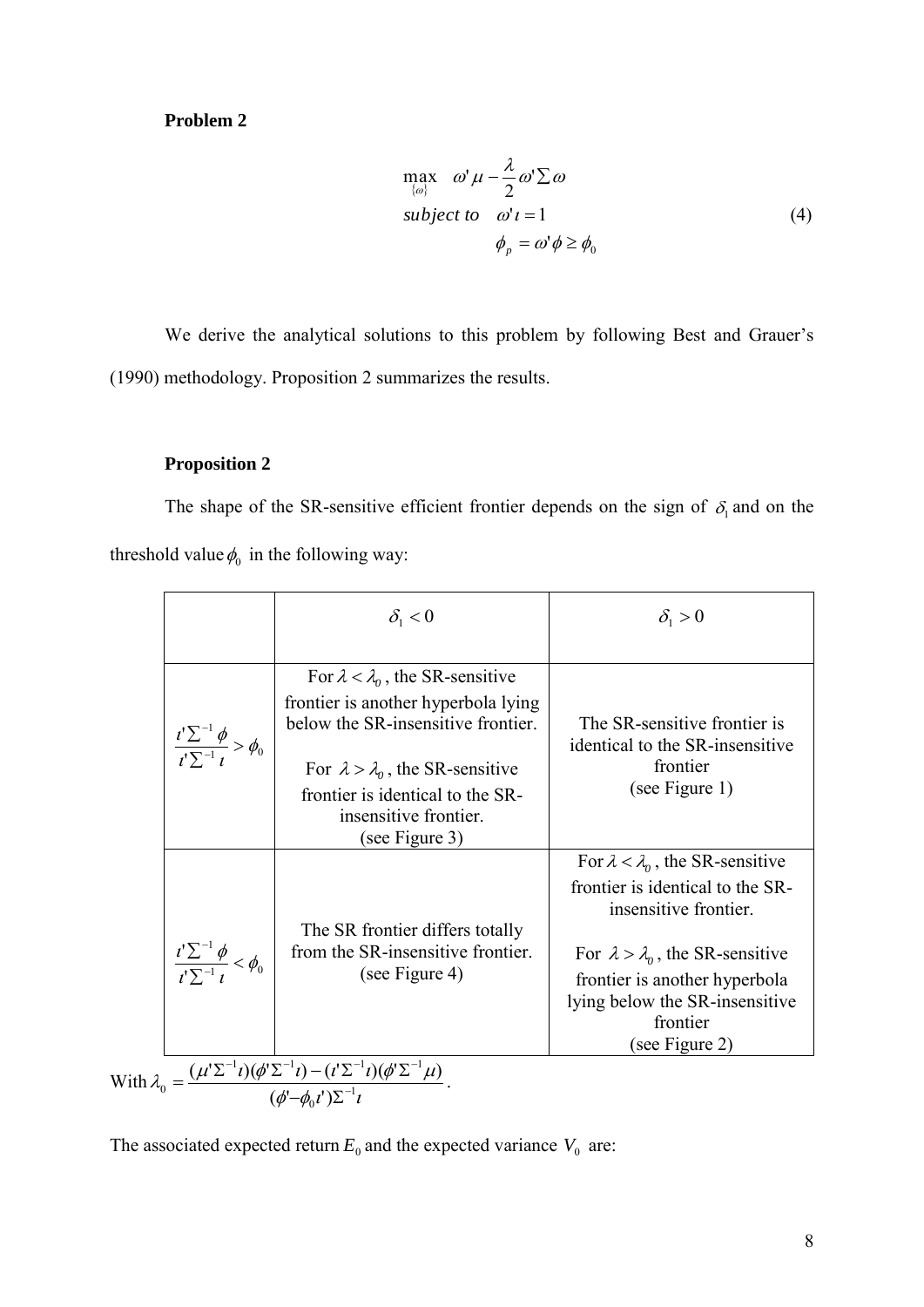$$
E_0 = \frac{1}{t^{\prime} \Sigma^{-1} t} (\mu^{\prime} \Sigma^{-1} t + \frac{1}{\lambda_0} ((\mu^{\prime} \Sigma^{-1} \mu) (t^{\prime} \Sigma^{-1} t) - (\mu^{\prime} \Sigma^{-1} t)^2)
$$
  

$$
V_0 = \sigma_0^2 = \frac{1}{t^{\prime} \Sigma^{-1} t} (1 + \frac{1}{\lambda_0^2} ((\mu^{\prime} \Sigma^{-1} \mu) (t^{\prime} \Sigma^{-1} t) - (\mu^{\prime} \Sigma^{-1} t)^2)
$$

**Proof:** see Appendix 2.

Proposition 2 makes explicit the situations in which there is an SRI cost. The impact of the constraint on the SR ratings depends on the parameter  $\delta_1$  and on the strength of the constraint. As showed in Proposition 1, if  $\delta_1 > 0$ , resp.  $\delta_1 < 0$ , the best SR-rated portfolios are at the top, resp. at the bottom, of the SR-insensitive frontier: by consequence, the SR constraint impacts first the efficient frontier at the bottom, resp. at the top. In addition, the more the investor wants a well-rated portfolio, that is to say the higher the threshold  $\phi_0$ , the bigger the portion of the efficient frontier being displaced. In the case where the threshold  $\phi_0$  is below the minimum rating of the SR-insensitive frontier, the efficient frontier is even not modified at all. We illustrate the four possible cases through Figures 1 to 4.

In the case where  $\delta_1 > 0$  and  $\frac{i}{\mu} \frac{2}{\sqrt{1 - i}} > \phi_0$ 1 '  $\frac{\iota^{\prime} \sum^{-1} \phi}{\iota^{\prime} \sum^{-1} \iota} > \phi_0$  $\frac{i'\sum^{-1}\phi}{\sigma}$ Σ  $\sum$  $\overline{a}$  $\overline{a}$  (see Figure 1), the SR-sensitive and the SR-insensitive frontiers are the same and there is no SRI cost at all. This is the most

favourable case.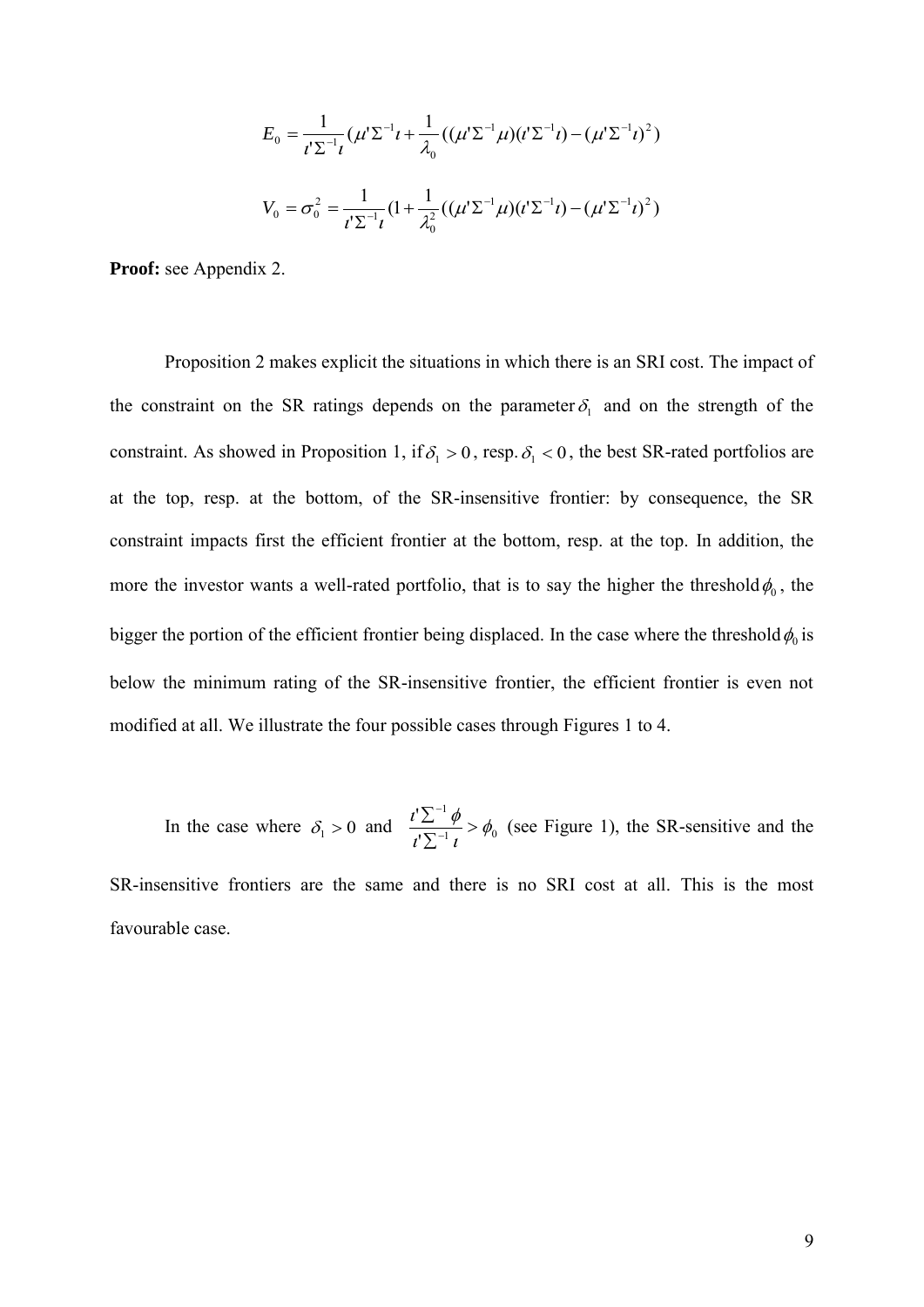**Figure 1** SR-sensitive frontier versus SR-insensitive frontier with  $\delta_1 > 0$  and  $\frac{i}{\epsilon_1} \frac{1}{\epsilon_2} > \phi_0$ 1 ' $\frac{\iota^{\prime} \sum^{-1} \phi}{\iota^{\prime} \sum^{-1} \iota} > \phi_0$  $\frac{i'\sum^{-1}\phi}{\sigma}$  $\sum$ Σ  $\overline{a}$ i,



In the case where  $\delta_1 > 0$  and  $\frac{i}{\sqrt{N-1}} \leq \phi_0$ 1 ' $\frac{d^{\prime}\sum^{-1}\phi}{d^{\prime}\sum^{-1}t}<\phi_0$  $\frac{i'\sum^{-1}\phi}{\sqrt{2\pi}}<$  $\sum$  $\sum$  $\overline{a}$ -(see Figure 2), the SR-sensitive and the SR-

insensitive frontiers are the same above the corner portfolio defined by its expected return  $E_0$  and its expected variance  $V_0 = \sigma_0^2$ . For portfolios with lower expected returns and variances, the SRI constraint induces less efficient portfolios. There is only an SRI cost for investors whose risk aversion parameter is above the threshold  $\lambda_0$ .

**Figure 2** SR-sensitive frontier versus SR-insensitive frontier with  $\delta_1 > 0$  and  $\frac{i}{\epsilon_1} \frac{1}{\sqrt{N-1}} \frac{1}{\epsilon_2} < \phi_0$ 1 '  $\frac{d^{\prime}\sum^{-1}\phi}{d^{\prime}\sum^{-1}l}<\phi_0$  $\frac{i'\sum^{-1}\phi}{\sqrt{2}}$  $\sum$ Σ  $\overline{a}$ i,

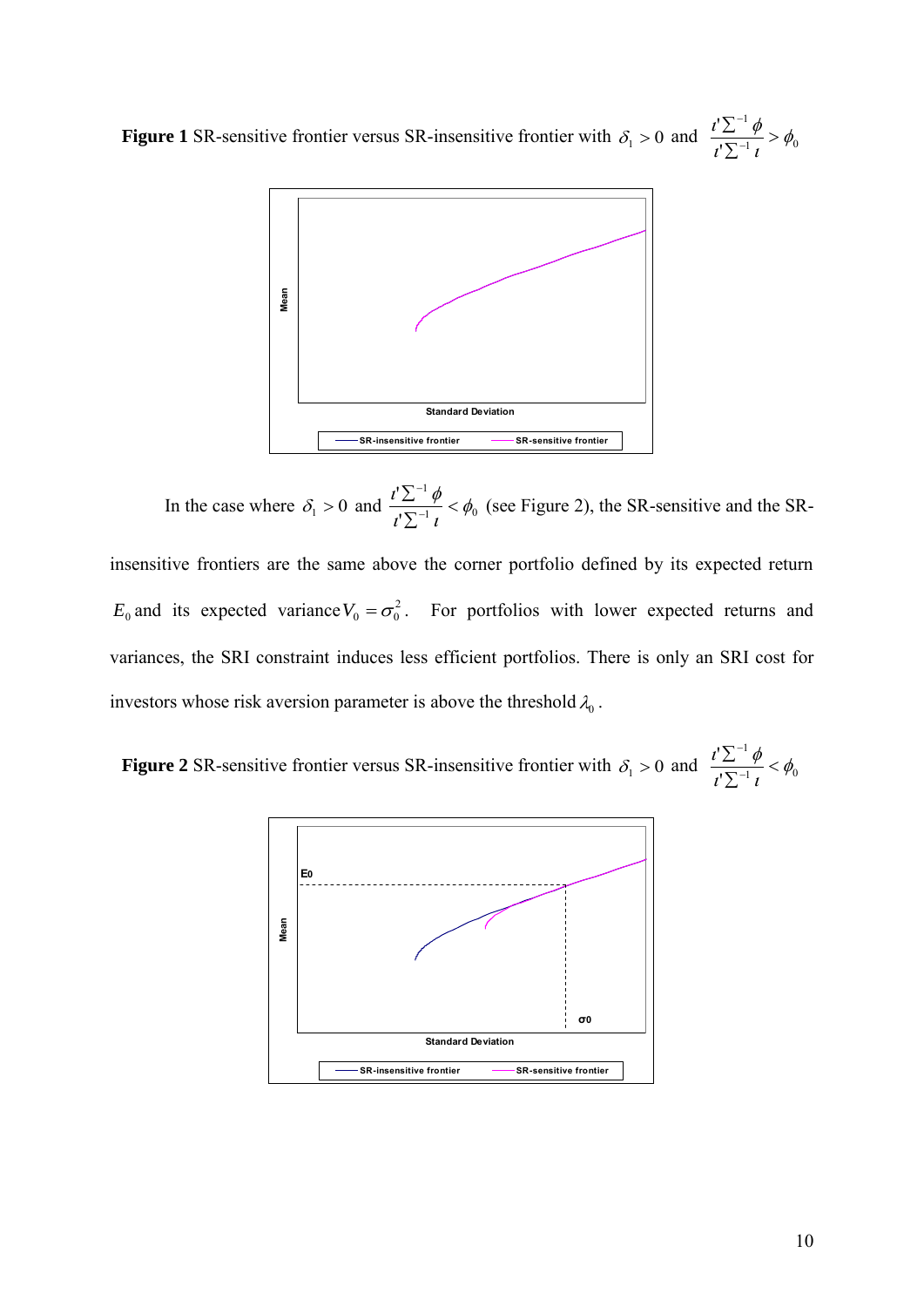In the case where  $\delta_1 < 0$  and  $\frac{i2\omega}{\nu} > \phi_0$ 1 ' $\frac{\iota^{\prime} \sum^{-1} \phi}{\iota^{\prime} \sum^{-1} \iota} > \phi_0$  $\frac{i'\sum^{-1}\phi}{\sigma}$ Σ  $\sum$ - $\overline{a}$ (see Figure 3), the SR-sensitive and the

SR-insensitive frontiers are the same below the corner portfolio  $(E_0, V_0)$ . For portfolios with higher expected returns and variances, the SRI constraint induces less efficient portfolios. There is only an SRI cost for investors whose risk aversion parameter is below the threshold  $\lambda_0$  .

**Figure 3** SR-sensitive frontier versus SR-insensitive frontier with  $\delta_1 < 0$  and  $\frac{i}{\epsilon_1} \frac{1}{\sqrt{N-1}} > \phi_0$ 1 **'**  $\frac{\iota^{\prime} \sum^{-1} \phi}{\iota^{\prime} \sum^{-1} \iota} > \phi_0$  $\frac{i'\sum^{-1}\phi}{i\sum_{i=1}^{n}} >$ Σ Σ  $\overline{a}$ i,



In the case where  $\delta_1 < 0$  and  $\frac{i}{\epsilon_1} \frac{d}{d\sigma} < \phi_0$ 1 ' $\frac{d^{\prime}\sum^{-1}\phi}{d^{\prime}\sum^{-1}t}<\phi_0$  $\frac{i'\sum^{-1}\phi}{\sqrt{2\pi}}<$  $\sum$ Σ  $\overline{a}$ -(see Figure 4), the SR-sensitive and the SR-

insensitive frontiers are totally different. The SRI constraint induces less efficient portfolios for every investor. There is an SRI cost for everybody. This is the worst case.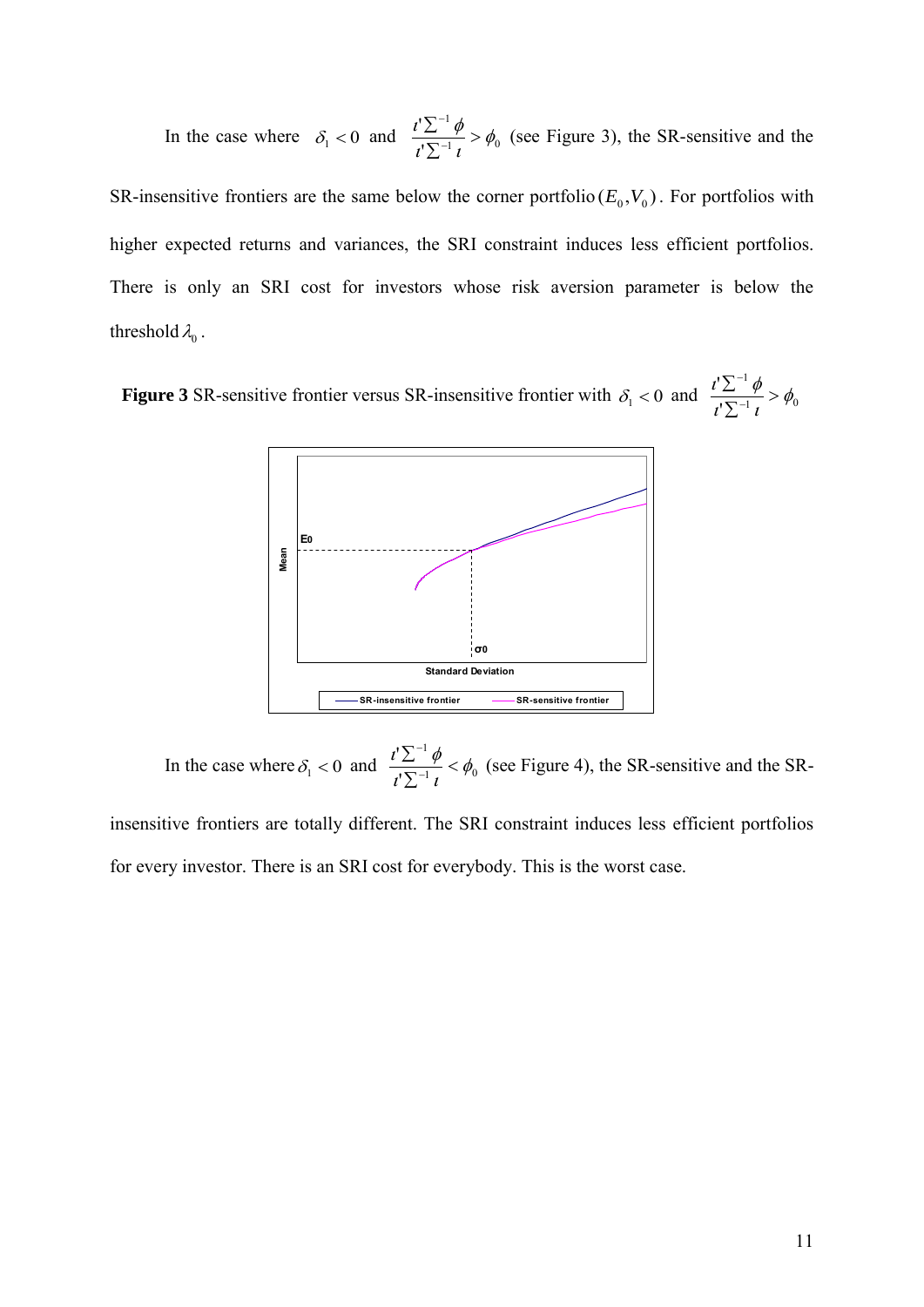**Figure 4** SR-sensitive frontier versus SR-insensitive frontier with  $\delta_1 < 0$  and  $\frac{i}{\epsilon_1} \frac{d}{d\epsilon_2} < \phi_0$ 1 ' $\frac{\iota^{\prime} \sum^{-1} \phi}{\iota^{\prime} \sum^{-1} \iota} < \phi_0$  $\frac{i'\sum^{-1}\phi}{\sqrt{2}}$  $\sum$ Σ  $\overline{a}$ i,



 To sum up, while the investor's risk aversion is generally left out of the story in the SRI practice, we show in this Section that this parameter matters in the cost of responsible investing<sup>9</sup>. Indeed, we show that this SR cost depends on the link between SR ratings and financial returns and on the investor's risk aversion; four cases being possible: a) the SRsensitive frontier is the same as the SR-insensitive frontier (i.e. no cost), b) only the left portion of the efficient frontier is penalized (i.e. a cost for high-risk-aversion investors only), c) only the right portion of the efficient frontier is penalized (i.e. a cost for low-risk aversion investors only), and d) the full frontier is penalized (i.e. a cost for all the investors).

#### **3) Portfolio selection with a risk-free asset**

In this section, we assume the existence of a risk-free asset and we explore, in this case, the impact of considering responsible ratings in the mean-variance portfolio selection. Indeed,

<sup>&</sup>lt;sup>9</sup> This section highlights the impact of a constraint on the portfolio rating in the mean-variance optimization. However, the cost of investing responsibly, if non-zero, may be non-significant. The significance of the meanvariance efficiency loss may be assessed using the test of Basak *et al.* (2002) or any spanning test (see de Roon and Nijman (2001) for a literature review).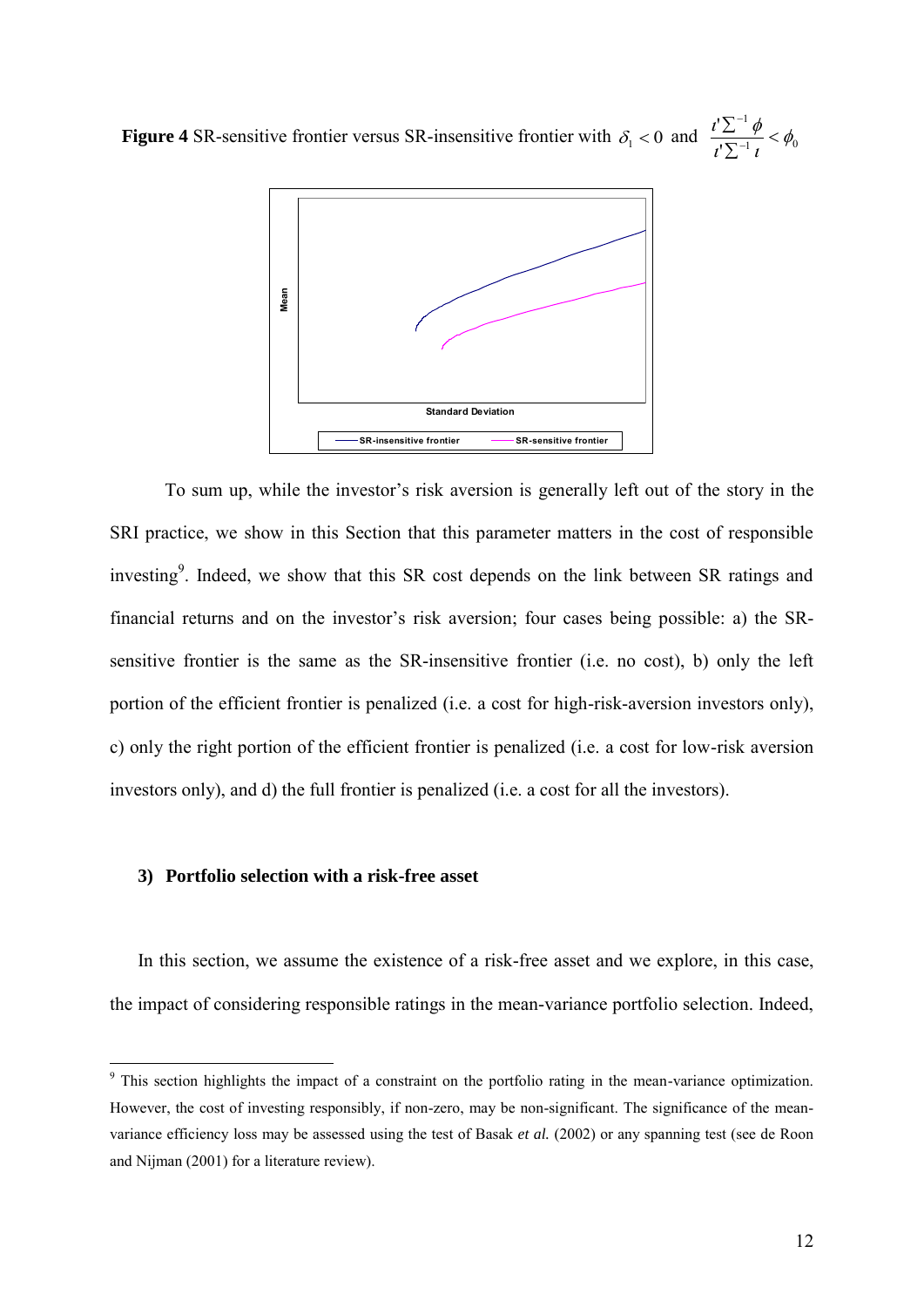the social responsibility of this risk-free asset should also be taken into account. So, we assess first the social responsibility of the optimal portfolios obtained by an SR-insensitive investor. And then we study whether an SR-sensitive investor is penalized by requiring portfolios with high SR standards.

Denote by r the return of the risk-free asset and by  $\omega_r$ , the fraction of wealth invested in this risk-free asset. The standard mean-variance portfolio selection in the presence of a riskfree asset has been extensively studied by Lintner (1965) and Sharpe (1965). It corresponds to Problem 3.

#### **Problem 3**

The investor wants to solve the following program:

$$
\max_{\{o\}} \omega' \mu + \omega_r r - \frac{\lambda}{2} \omega' \Sigma \omega
$$
  
subject to  $\omega' \iota + \omega_r = 1$  (5)

In the mean-standard deviation plan, the set of optimal portfolios is referred as the well-known Capital Market Line (CML). As the investor does not consider responsible ratings in her optimization, we refer it here as "SR-insensitive capital market line".

As in Section 2, we add responsible ratings to the story. Henceforth, we denote  $\phi^*$  as the responsible rating of the risk-free asset and the portfolio rating is defined as  $\phi_p = \omega' \phi + \omega_r \phi^*$ . In the following, we seek to determine the portfolio ratings  $\phi_p$  of the optimal portfolios on the "SR-insensitive capital market line".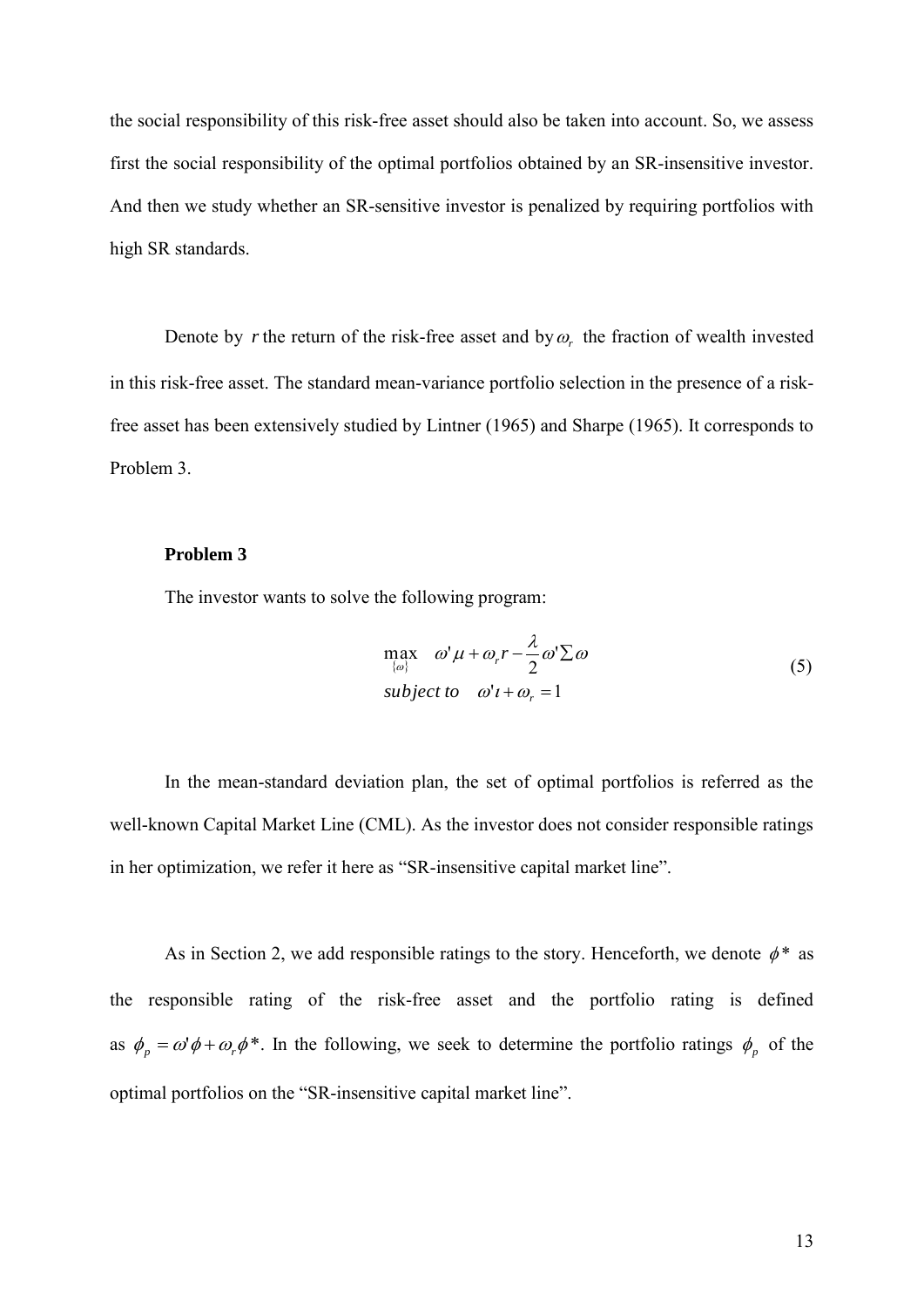#### **Proposition 3**

(i) Along the SR-insensitive capital market line, the responsible rating  $\phi_p$  is a linear function of the expected return  $\mu_p$ :

$$
\phi_p = \delta_0^* + \delta_1^* \mu_p
$$
\n(6)

\n
$$
\text{with } \delta_0^* = \phi^* - r \frac{(\phi - \phi^* \iota') \Sigma^{-1} (\mu - r \iota)}{(\mu - r \iota') \Sigma^{-1} (\mu - r \iota)}
$$
\n
$$
\text{and } \delta_1^* = \frac{(\phi - \phi^* \iota') \Sigma^{-1} (\mu - r \iota)}{(\mu - r \iota') \Sigma^{-1} (\mu - r \iota)}
$$

- $(ii)$  $\delta_1^* > 0$ ,  $\phi_p$  ranges from  $\phi^*$  (for the minimum-variance portfolio) to  $+\infty$  (when the expected return tends to the infinite.)
- $(iii)$  $\delta_1^*$  < 0,  $\phi_p$  ranges from  $\phi^*$  (for the minimum-variance portfolio) to  $-\infty$  (when the expected return tends to the infinite).

**Proof:** see Appendix 3

Proposition 3 attributes an SR rating of any portfolio of the SR-insensitive capital market line. From the optimality conditions comes the fact that, along the capital market line, both the SR rating  $\phi_p$  and the expected return  $\mu_p$  are linear functions of the quantity  $\frac{1}{\lambda}$  $\frac{1}{2}$  It is therefore straightforward that the SR rating  $\phi_p$  can be written as a linear function of the expected return  $\mu_p$  as in eq. (6). It is striking that this relationship expressed by eq. (6) has the same form as eq. (3) in the case without a risk-free asset. Note that the portfolio of an infinitely risk averse investor would be fully invested in the risk-free asset and would have its SR rating  $\phi^*$ . Here, the direction of this link is determined by the sign of the parameter  $\delta_1^*$ . In the same way as in Section 2, the sign of the parameter  $\delta_1^*$  is crucial because it represents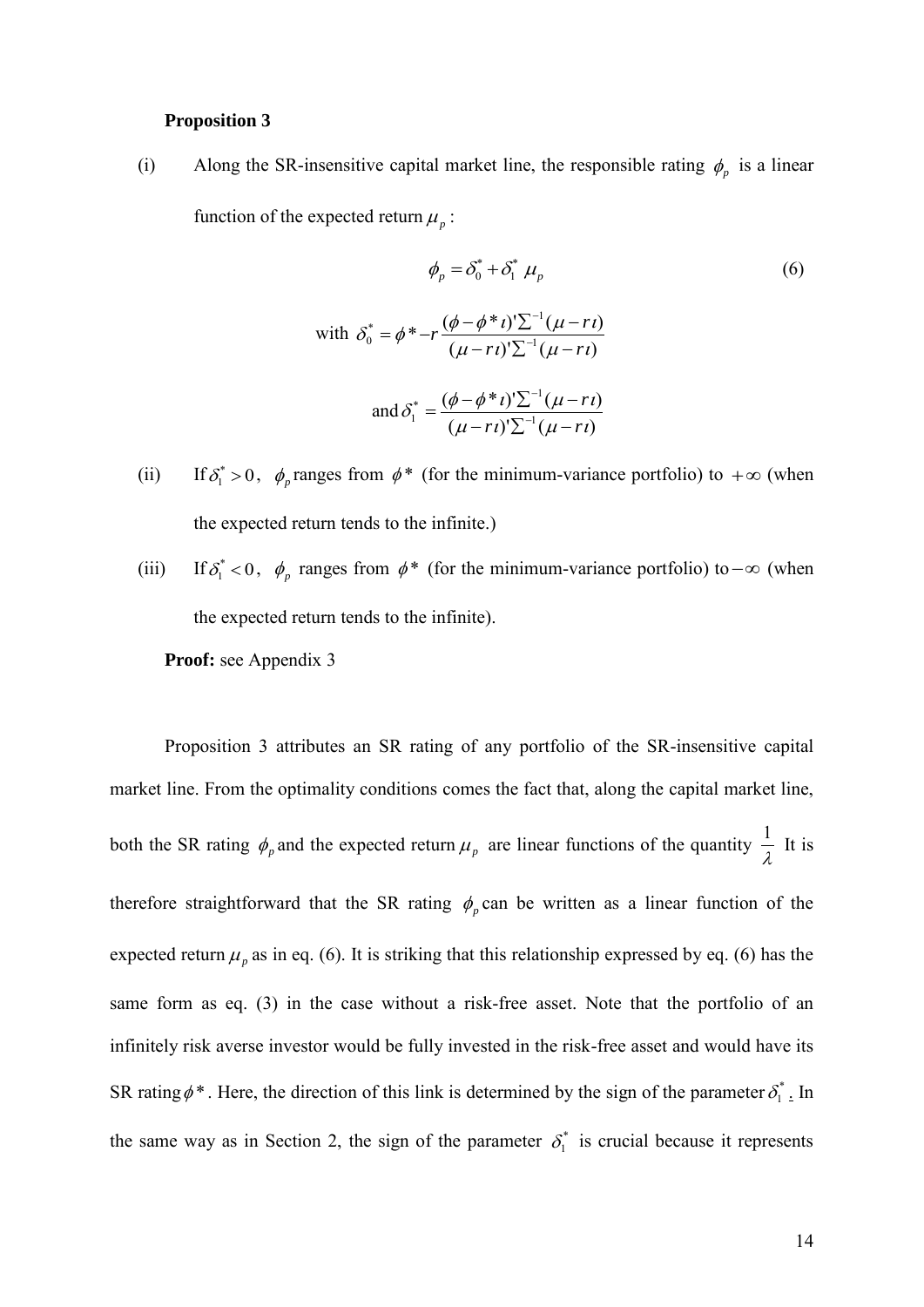where the trade-off appears between risk aversion and SR rating. If  $\delta_1^* > 0$ , resp.  $\delta_1^* < 0$ , the riskier the optimal portfolio, the better, resp. the worse, its SR rating. In other words, if  $\delta_1^* > 0$ , resp.  $\delta_1^* < 0$ , the best SR-rated portfolios are at the top, resp. at the bottom, of the SR-insensitive capital market line.

Similarly to Section 2, we now consider the case of SR investors wishing high SR standards and so, requiring the portfolio rating  $\phi_p = \omega' \phi + \omega_r \phi^*$  to be above a threshold  $\phi_0$ . This corresponds to Problem 4.

#### **Problem 4**

The investor wants to solve the following program:

$$
\max_{\{\omega\}} \omega' \mu + \omega_r r - \frac{\lambda}{2} \omega' \Sigma \omega
$$
  
subject to  $\omega' \nu + \omega_r = 1$   

$$
\phi_p = \omega' \phi + \omega_r \phi^* \ge \phi_0
$$
 (7)

In Problem 4, the constraints in the mean-variance optimization are also linear. Thus, we employ Best and Grauer's (1990) methodology, as we did for Problem 2. Proposition 4 summarizes the results.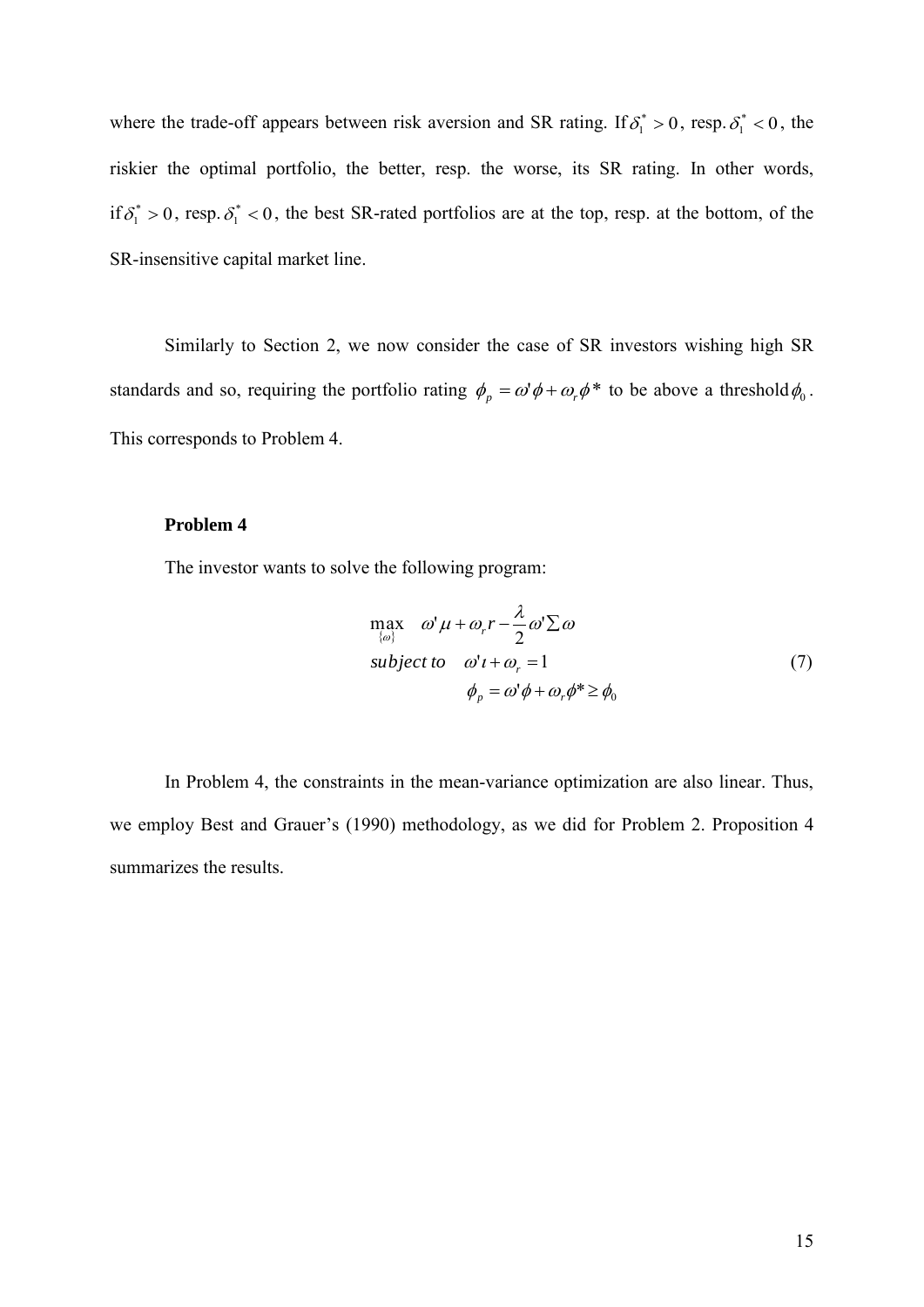# **Proposition 4**

The shape of the SR-sensitive capital market line depends on the sign of  $\delta_1^*$  and on the threshold value  $\phi_0$  in the following way:

|                   | $\delta_{1}^{*}<0$                                                                                                                                                                                                                                                                                      | $\delta_1^* > 0$                                                                                                                                                                                                                                                                                        |
|-------------------|---------------------------------------------------------------------------------------------------------------------------------------------------------------------------------------------------------------------------------------------------------------------------------------------------------|---------------------------------------------------------------------------------------------------------------------------------------------------------------------------------------------------------------------------------------------------------------------------------------------------------|
|                   |                                                                                                                                                                                                                                                                                                         |                                                                                                                                                                                                                                                                                                         |
| $\phi^* > \phi_0$ | For $\lambda < \lambda_0^*$ , the SR-sensitive<br>capital market line is a hyperbola<br>lying below the SR-insensitive<br>capital market line.<br>For $\lambda > \lambda_0^*$ , the SR-sensitive<br>capital market line is identical to<br>the SR-insensitive capital market<br>line.<br>(see Figure 7) | The SR-sensitive capital market<br>line is the same as the SR-<br>insensitive capital market line<br>(see Figure 5)                                                                                                                                                                                     |
| $\phi^*<\phi_0$   | The SR-sensitive capital market<br>line differs totally from the SR-<br>insensitive capital market line and<br>becomes a hyperbola.<br>(see Figure 8)                                                                                                                                                   | For $\lambda < \lambda_0^*$ , the SR-sensitive<br>capital market line is identical to<br>the SR-insensitive capital market<br>line.<br>For $\lambda > \lambda_0^*$ , the SR-sensitive<br>capital market line is a hyperbola<br>lying below the SR-insensitive<br>capital market line.<br>(see Figure 6) |

With 
$$
\lambda_0^* = \frac{(\mu - r \iota') \Sigma^{-1} (\phi - \phi^* \iota)}{(\phi_0 - \phi^*)}
$$

The associated expected return  $E_0^*$  and the expected variance  $V_0^*$  are:

$$
E_0^* = r + \frac{1}{\lambda_0^*} (\mu - rt)^{\prime} \sum_{l} (1 - rt)^{l}
$$

$$
V_0^* = \sigma_0^{2*} = \frac{1}{\lambda_0^{*2}} (\mu - rt)^{\prime} \sum_{l} (1 - rt)^{l}
$$

**Proof:** see Appendix 4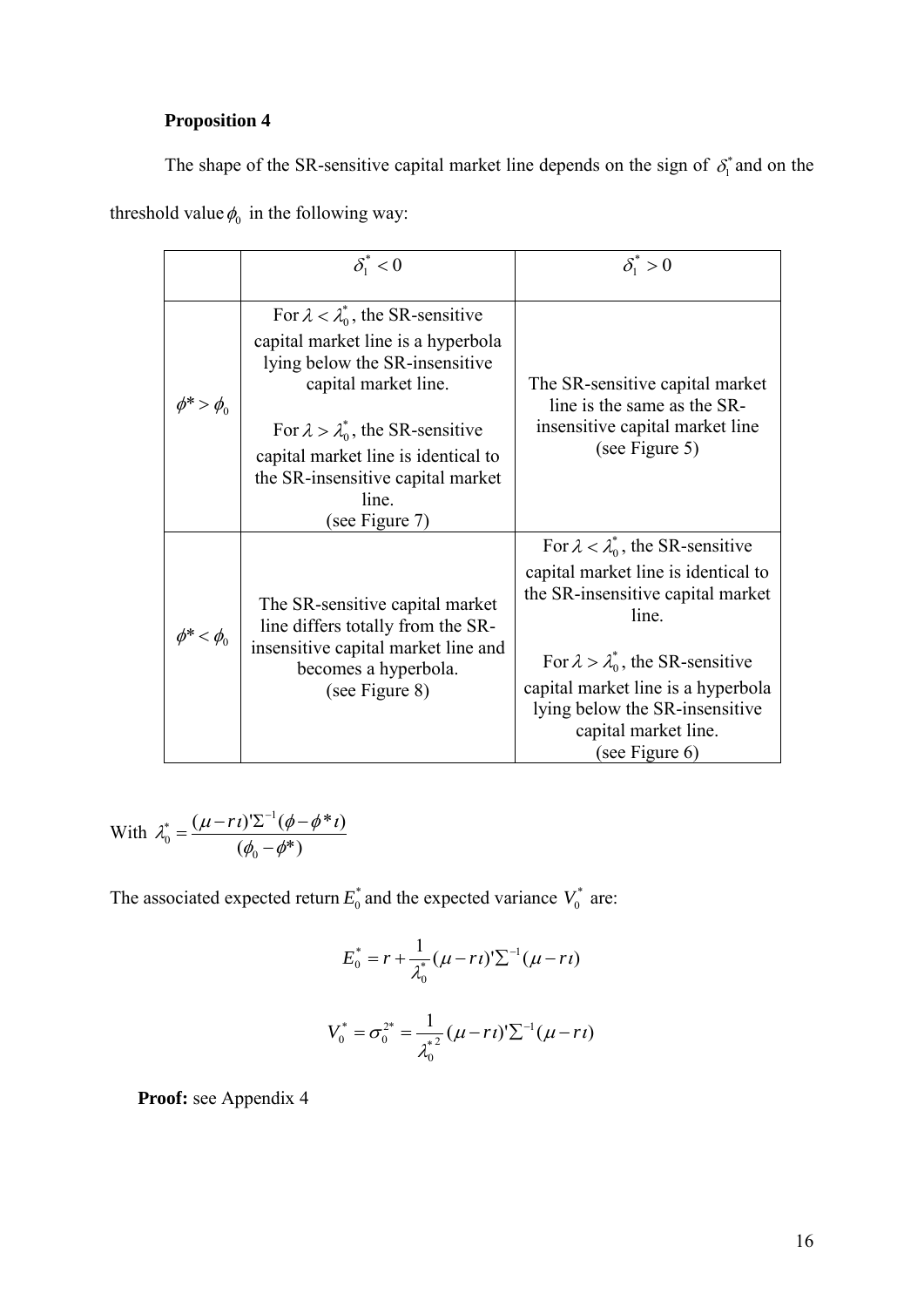Proposition 4 makes explicit the situations in which there is an SRI cost in the presence of a risk-free asset. As in Proposition 2, the impact of the constraint on the SR ratings depends on the parameter  $\delta_1^*$  and on the strength of the constraint. As showed in Proposition 3, if  $\delta_1^* > 0$ , resp.  $\delta_1^* < 0$ , the best SR-rated portfolios are at the top, resp. at the bottom, of the SR-insensitive capital market line: by consequence, the SR constraint impacts first the capital market line at the bottom, resp. at the top. However, contrary to the case without a risk-free asset, the modified part of the capital market line has a different mathematical form: for this segment, the capital market line becomes a hyperbola in the mean-standard deviation plan. Figures 5 to 8 illustrate the four cases.

In the case where  $\delta_1^* > 0$  and  $\phi^* > \phi_0$  (see Figure 5), the SR-sensitive and the SRinsensitive capital market lines are the same and there is no SRI cost at all. This is the best case.

**Figure 5** SR-sensitive capital market line versus SR-insensitive capital market line with



 $\delta_1^* > 0$  and  $\phi^* > \phi_0$ 

In the case where  $\delta_1^* > 0$  and  $\phi^* < \phi_0$  (see Figure 6), the SR-sensitive and the SRinsensitive capital market lines are the same for portfolios below the corner portfolio defined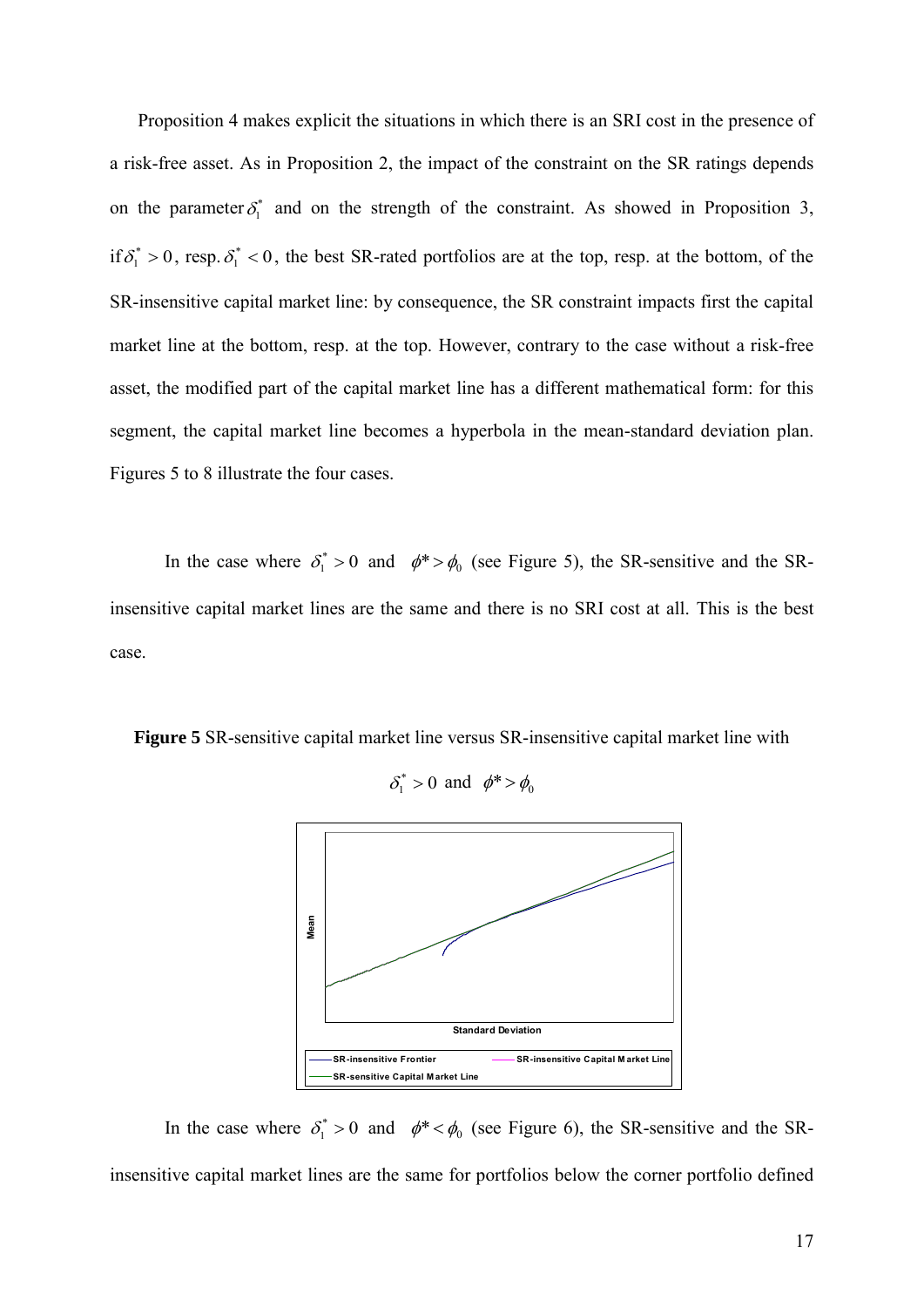by its expected return  $E_0^*$  and the expected variance  $V_0^* = \sigma_0^{2*}$  $V_0^* = \sigma_0^{2*}$ . Below this portfolio, the SRsensitive capital market line becomes a hyperbola. There is an SRI cost only for risk averse investors, that is to say with a risk aversion parameter above the threshold  $\lambda_0^*$ .

**Figure 6** SR-sensitive capital market line versus SR-insensitive capital market line with





In the case where  $\delta_1^* < 0$  and  $\phi^* > \phi_0$  (see Figure 7), the SR-sensitive and the SRinsensitive capital market lines are the same for portfolios above the corner portfolio  $(E_0^*,V_0^*)$ 0  $E_0^*, V_0^*$ ). Above this portfolio, the SR-sensitive capital market line becomes a hyperbola. There is an SRI cost only for investors with a risk aversion parameter below the threshold  $\lambda_0^*$ .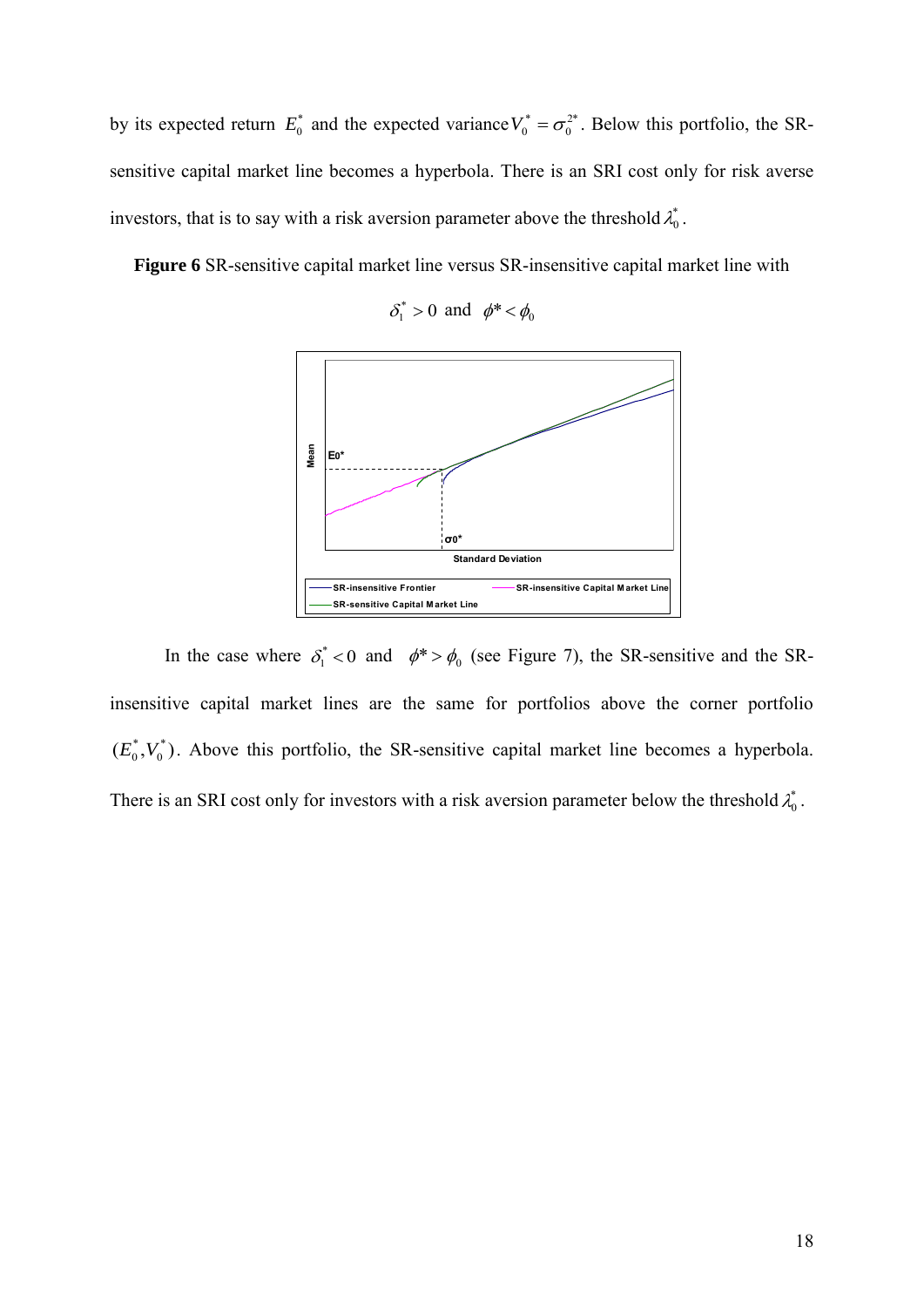**Figure 7** SR-sensitive capital market line versus SR-insensitive capital market line with



 $\delta_1^*$  < 0 and  $\phi^*$  >  $\phi_0$ 

In the case where  $\delta_1^* < 0$  and  $\phi^* < \phi_0$  (see Figure 8), the SR-sensitive and the SRinsensitive capital market lines differ entirely. The SR-sensitive capital market line is no longer a line but a hyperbola. This is the most disadvantageous case: there is an SRI cost for all the investors.

**Figure 8** SR-sensitive capital market line versus SR-insensitive capital market line with

$$
\delta_1^*<0 \ \text{and} \ \phi^*<\phi_0
$$

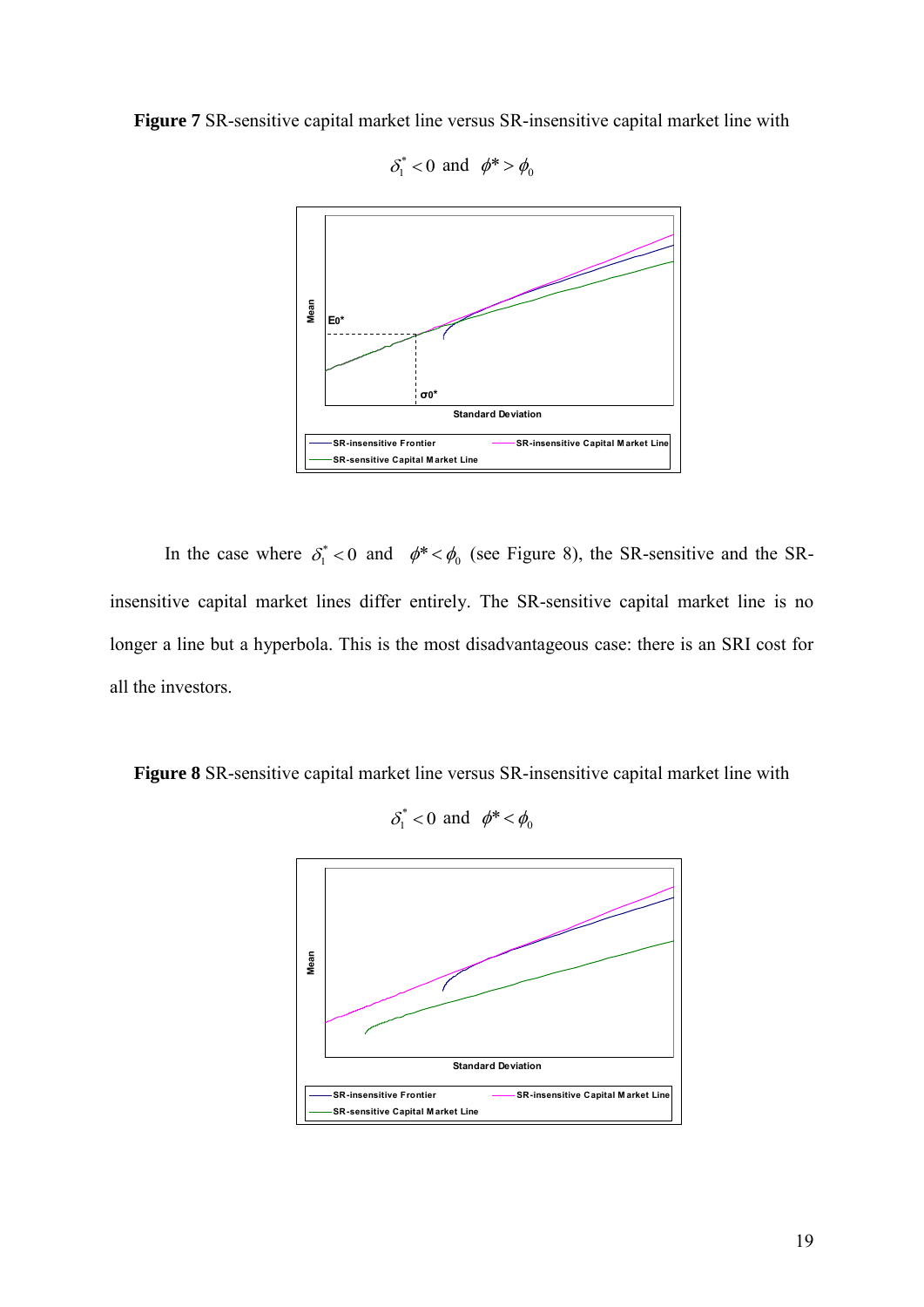In the mean-variance portfolio selection in the presence of a risk-free asset also, the investor's risk aversion matters in the SRI cost. In order to be ready-to-use for practitioners, we make explicit the four cases are possible: a) the SR-capital market line is the same as the SR-insensitive capital market line (i.e. no cost), b) only the left portion is penalized (i.e. a cost for high-risk-aversion investors only), c) only the right portion is penalized (i.e. a cost for low-risk aversion investors only), and d) the full capital market line is penalized (i.e. a cost for all the investors).

#### **4) Application to an emerging bond portfolio**

This section illustrates the results of Sections 2 and 3 by considering the case of a responsible US investor on the emerging bond market.

We consider the EMBI+ indices from JP Morgan as proxy for emerging bond returns. These indices track total returns for actively traded external debt instruments in emerging markets.<sup>10</sup> The indices are expressed in US dollars and taken at a monthly frequency from January 1994 to October 2009. They are extracted from Datastream. Descriptive statistics are available in Appendix 5.

In the same way as Scholtens (2009), we use the Environmental Performance Index (EPI) as responsible ratings. The  $EPI<sup>11</sup>$  is provided jointly by the universities of Yale and Columbia in collaboration with the World Economic Forum and the Joint Research Centre of the European Commission. EPI focuses on two overarching environmental objectives: reducing

-

<sup>&</sup>lt;sup>10</sup> Argentina, Brazil, Bulgaria, Ecuador, Mexico, Panama, Peru, Philippines, Russia, Venezuela.

 $11$ <sup>11</sup> The EPI index is computed every two years since 2006.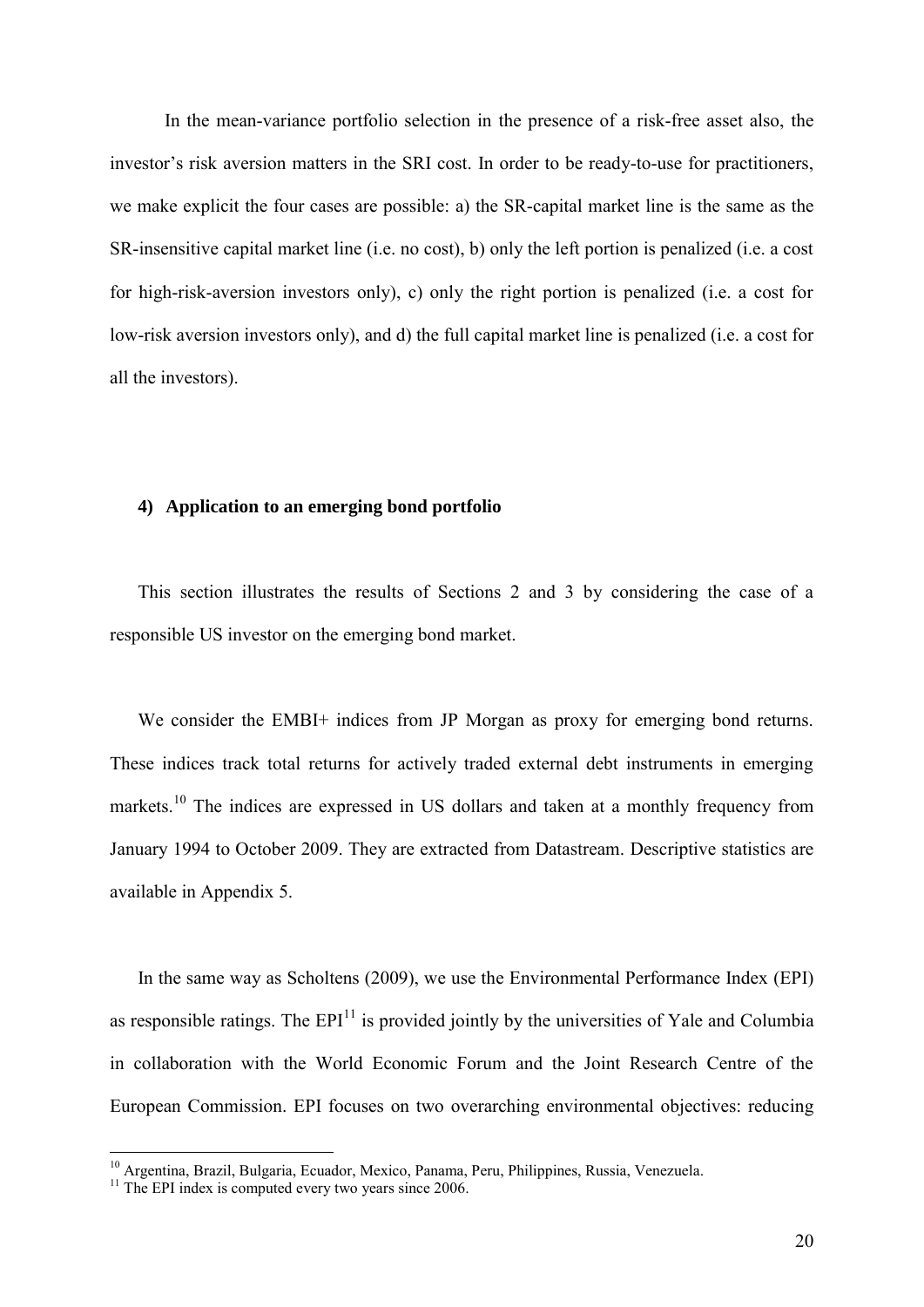environmental stress to human health and promoting ecosystem vitality and sound management of natural resources. These objectives are gauged using 25 performance indicators tracked in six well-established policy categories, which are then combined to create a final score. EPI scores attributed in 2008 are reported in Table 3.

| <b>ARGENTINA</b>          | 81.78 |
|---------------------------|-------|
| <b>BRAZIL</b>             | 82.65 |
| <b>BULGARIA</b>           | 78.47 |
| <b>ECUADOR</b>            | 84.36 |
| <b>MEXICO</b>             | 79.80 |
| PANAMA                    | 83.06 |
| <b>PERU</b>               | 78.08 |
| <b>PHILIPPINES</b>        | 77.94 |
| <b>RUSSIA</b>             | 83.85 |
| <b>VENEZUELA</b>          | 80.05 |
| Mean                      | 81.00 |
| <b>Standard Deviation</b> | 2.44  |
| UNITED STATES             | 81.03 |

**Table 3** Environmental Performance Index 2008

Sources: Universities of Yale and Columbia.

Here, the portfolio EPI is defined in the same way as in eq. (2). We start by estimating the portfolio EPI along the SR-insensitive frontier, which corresponds to estimating the relationship (3) of Proposition 1. We obtain the following estimates for the parameters  $\delta_0$ and  $\delta_i$ :

$$
\hat{\delta}_0 = 76.00
$$
  $\hat{\delta}_1 = 0.30$ 

As  $\hat{\delta}_1 > 0$ , the portfolio EPI increases with the expected return on the SR-insensitive efficient frontier: a 1%/year increase in expected returns corresponds to an increase of 0.30 in the EPI portfolio. The minimal EPI portfolio on the SR-insensitive frontier is obtained for the minimum-variance portfolio and is equal to  $\frac{z}{r^2}$   $\frac{\varphi}{r^2}$  = 78.26  $\cdot \hat{\Sigma}$ 1 1  $=$  $\sum$ Σ  $\overline{a}$  $\overline{a}$  $l$ ,  $l$  $\frac{i'\sum^{-1}\phi}{2} = 78.26.$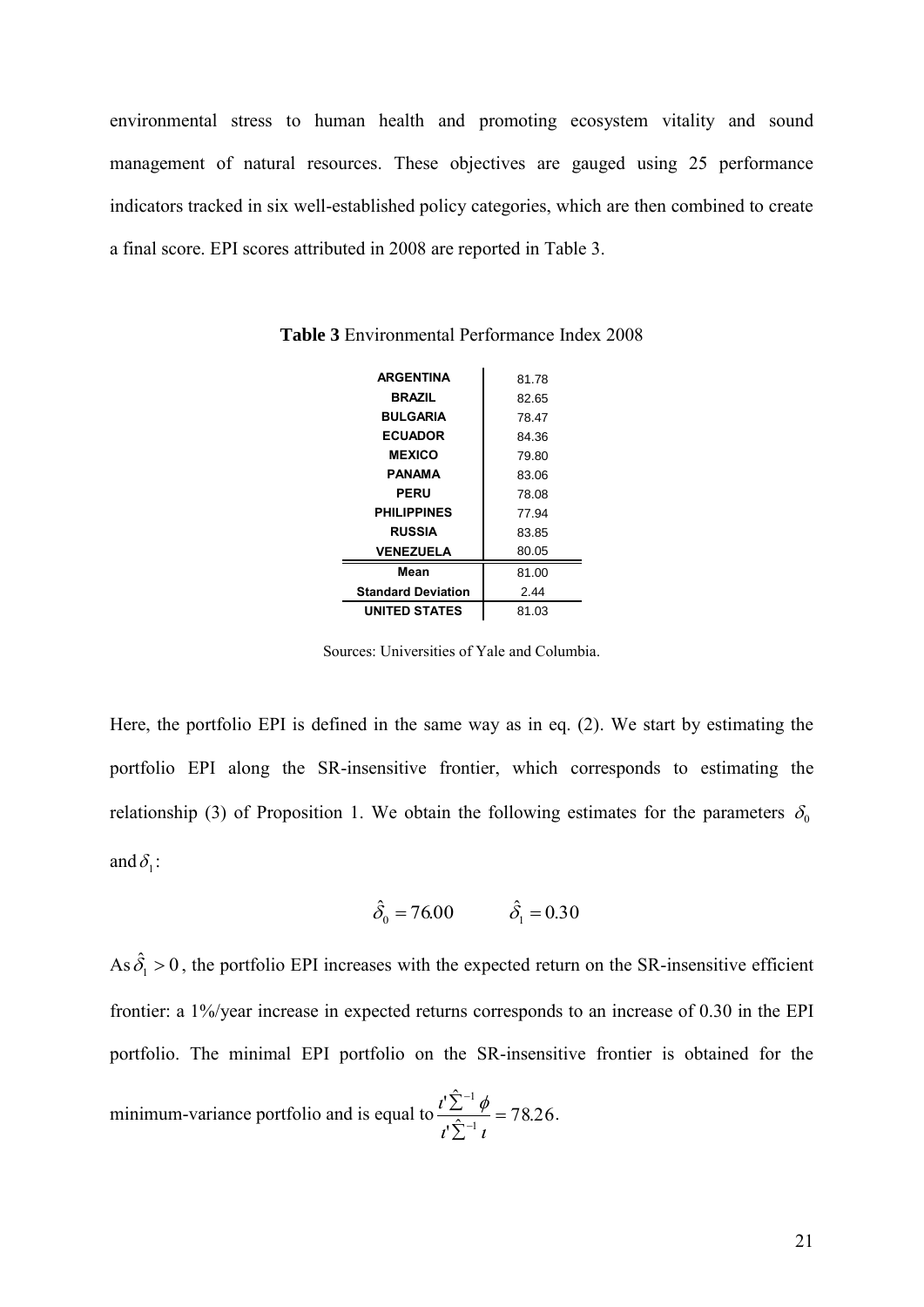As an illustration of Problem 2, we seek to determine the impact of SR attempts on the efficient frontier and we impose a set of constraints  $\phi_p > \phi_0$  on the portfolio EPI. Figure 9 exhibits the SR-sensitive frontiers for several thresholds  $\phi_0$ . The corner portfolios for which there is a disconnect between the SR-sensitive and SR-insensitive frontiers are in Table 4.

**Figure 9** SR-sensitive frontiers versus SR-insensitive frontier for the EMBI+ indices,



January 1994 to October 2009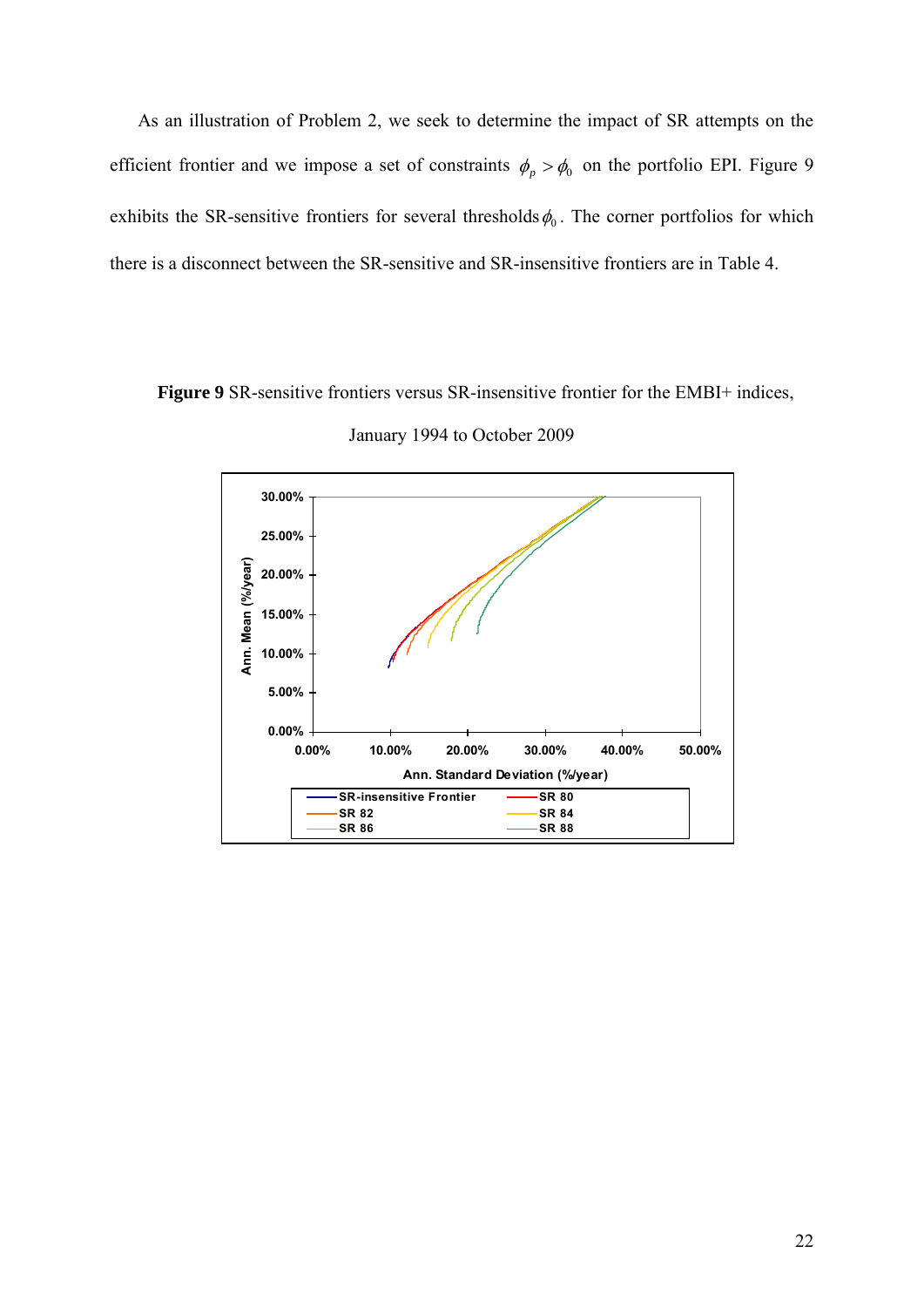| $\phi_{\!\scriptscriptstyle 0}$ | $\lambda_{0}$ | Expected return $E_0$ | Expected volatility $\sigma_0$ |
|---------------------------------|---------------|-----------------------|--------------------------------|
|                                 |               | $(\frac{6}{y}$ ear)   | $(\frac{6}{y}$ ear)            |
| 82                              | 3.14          | 20.13                 | 22.22                          |
| 84                              | 2.05          | 26.84                 | 32.17                          |
| 86                              | 1.52          | 33.55                 | 42.48                          |
| 88                              | 1.21          | 40.26                 | 52.93                          |

**Table 4** Corner portfolios for which the SR constraint is binding

As expected from Proposition 2, for  $\phi_0 < \frac{\epsilon}{l} \frac{\epsilon}{\hat{\Sigma}^{-1}l} = 78.26$  $\frac{1}{\sqrt{\hat{\Sigma}^{-1}}}$ 1  $\phi_0 < \frac{\iota \sum \varphi}{\hat{\mathbf{S}}^{-1}} =$  $\overline{\sum}$  $\langle \frac{i' \sum_{i=1}^{n}}{i \sum_{i=1}^{n}}$  $\overline{a}$  $l$ ,  $l$  $\phi_0 < \frac{i'\sum_{i=1}^{n}\phi}{\hat{z}} = 78.26$ , the SR-sensitive frontier is the

same as the SR-insensitive frontier. For  $\phi_0 > \frac{v \sum \phi}{v \hat{\sum}^{-1} i} = 78.26$  $\frac{1}{\sqrt{\hat{\Sigma}^{-1}}}$ 1  $\phi_0 > \frac{\iota \sum \varphi}{\hat{S}^{-1}} =$  $\sum$  $> \frac{i' \sum^{-1}}{i \hat{\Sigma}^{-1}}$  $l$ ,  $l$  $\phi_0 > \frac{t'\sum_{i=1}^{n} \phi}{2} = 78.26$ , the SR-sensitive frontier differs

from the SR-insensitive frontier at the bottom and is the same at the top. For instance, with a threshold equal to 84 on the portfolio EPI, the SR-sensitive and the SR-insensitive frontiers are the same for expected returns above 26.84%/year and differ for expected returns below 26.84%/year. In the case of emerging bonds, improving the portfolio EPI costs more for investors with high risk aversion.

In order to illustrate Problems 3 and 4, we rely on the US 1-month interbank rate as a riskfree asset.<sup>12</sup> Its responsible rating corresponds to the EPI of the United States  $\phi^* = 81.03$ . Then, we estimate the parameters  $\delta_0^*$  and  $\delta_1^*$ :

$$
\hat{\delta}_0^* = 80.95 \qquad \hat{\delta}_1^* = 0.02
$$

As  $\hat{\delta}_1^* > 0$ , the portfolio EPI increases with the expected return of the SR-insensitive capital market line. According to the estimations, for a 1%/year increase in expected returns, the EPI

-

<sup>&</sup>lt;sup>12</sup> This variable is extracted from Datastream.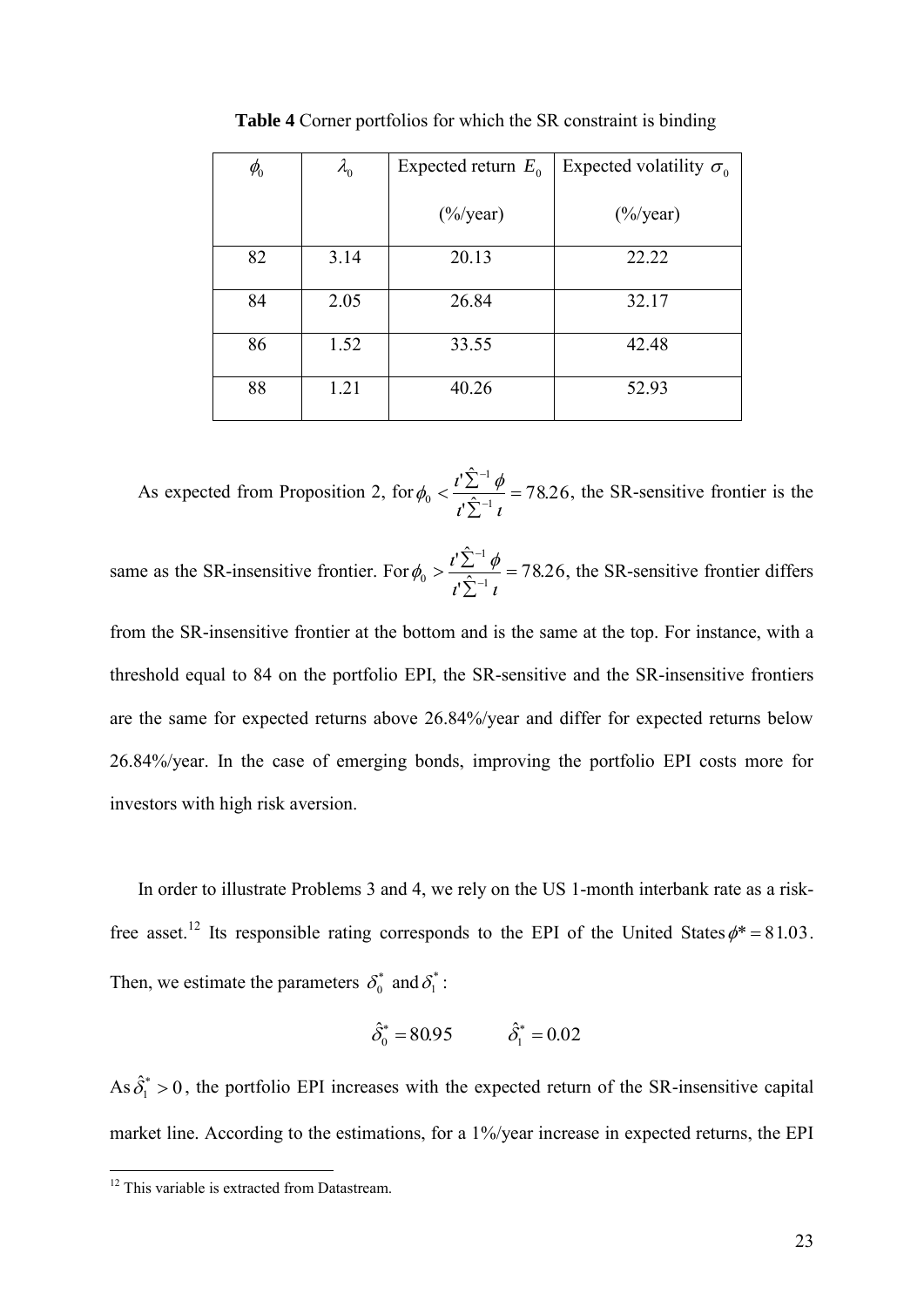portfolio is 0.02 higher. The minimal EPI portfolio on the SR-insensitive frontier is obtained for the minimum-variance portfolio and is equal to  $\phi^* = 81.03$ . The SR-insensitive frontier is shown in Figure 10.

**Figure10** SR-insensitive capital market line for the EMBI+ indices, January 1994 to October 2009



From now on, we consider SR investors wishing to adopt high environmental standards: thus, we impose a set of constraints  $\phi_p > \phi_0$  in the same way as in Problem 4. Figure 11 exhibits the SR-sensitive capital market lines for several thresholds  $\phi_0$ , and Table 5 displays the corner portfolios.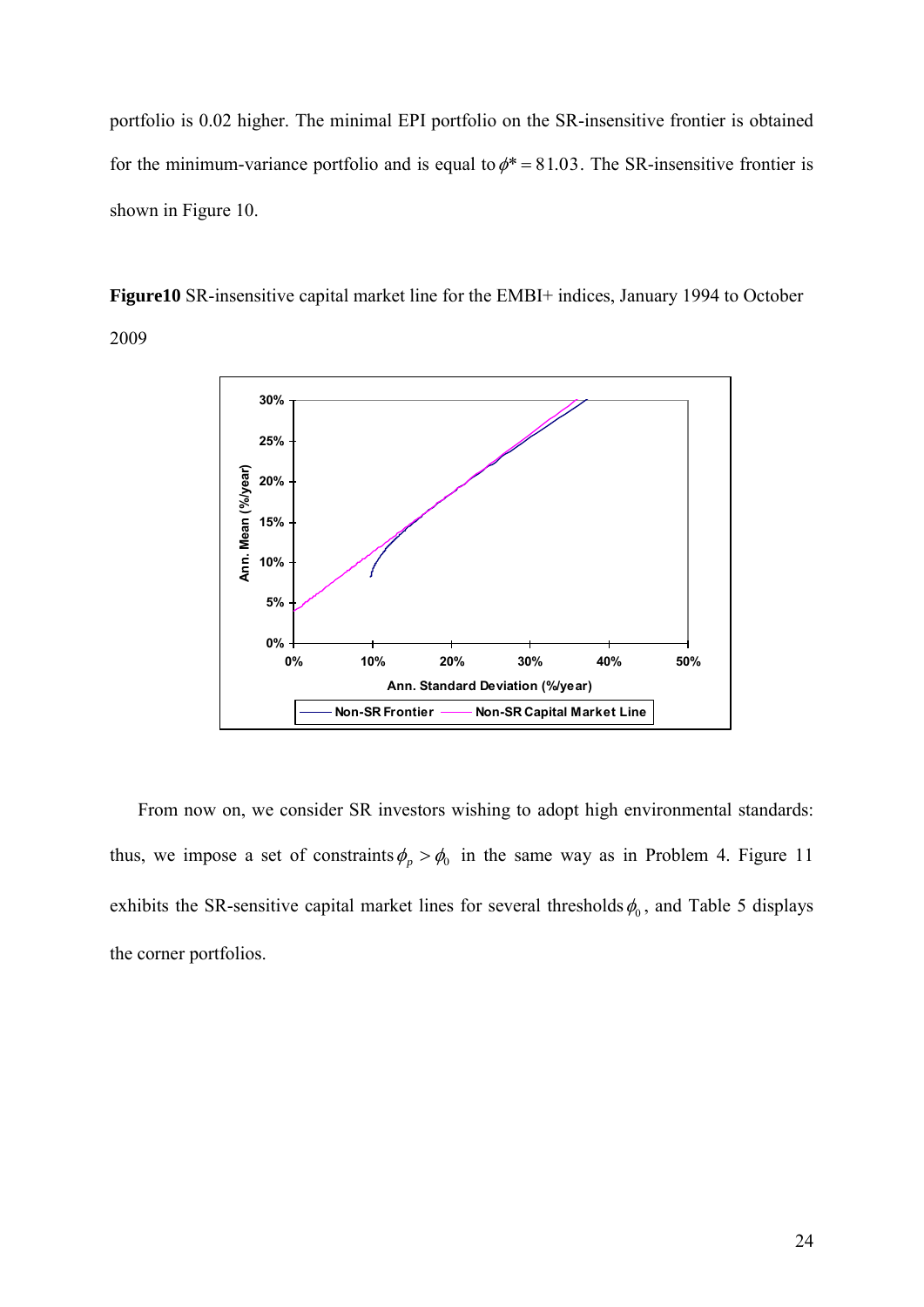



the EMBI+ indices, January 1994 to October 2009

**Table 5** Corner portfolios for which the SR constraint is binding

| $\phi_{\!\scriptscriptstyle 0}$ | $\lambda_{0}$ | Expected return $E_0$ | Expected volatility $\sigma_{0}^{*}$ |
|---------------------------------|---------------|-----------------------|--------------------------------------|
|                                 |               | $(\frac{6}{y}$ ear)   | $(\frac{6}{y}$ ear)                  |
| 82                              | 1.16          | 50.01                 | 63.06                                |
| 84                              | 0.38          | 144.97                | 193.08                               |
| 86                              | 0.23          | 239.93                | 323.11                               |
| 88                              | 0.16          | 334.89                | 453.13                               |

As expected, for  $\phi_0 < \phi^* = 81.03$ , the SR-sensitive capital market line is the same as the SR-insensitive capital market line. For  $\phi_0 > \phi^* = 81.03$ , the SR-sensitive capital market line differs from the SR-insensitive one at the bottom and is the same at the top. Here also, the SRI cost appears for investors with high risk aversion. We notice that the corner portfolios have particularly high expected returns and volatilities (see Table 5): this can be explained by the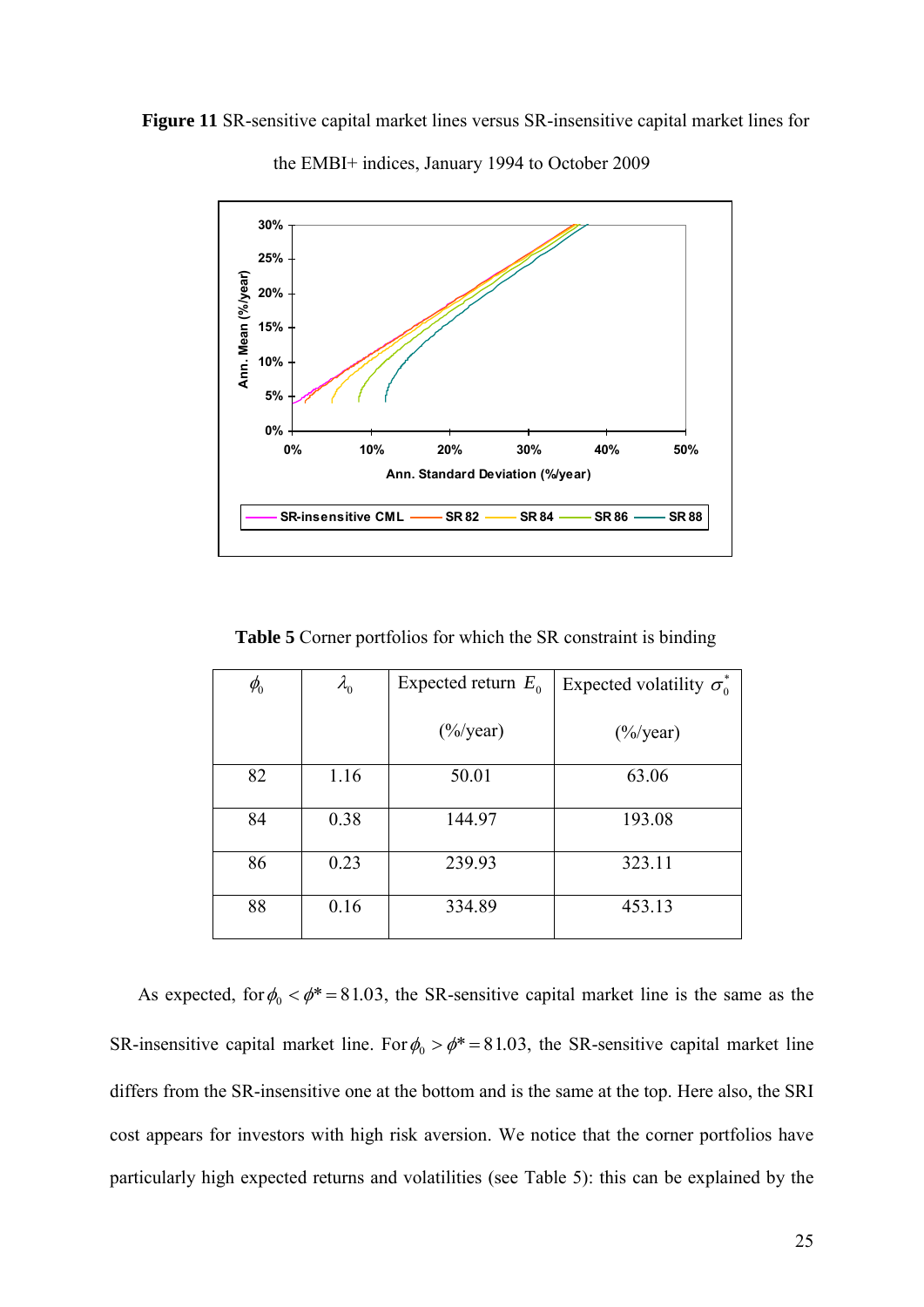particularly low sensitivity  $\hat{\delta}_1^*$  $\hat{\delta}_1^*$ . For example, if we consider a threshold  $\phi_0 = 82$ , the corner portfolio has an expected return of 50.01%/year and an expected volatility of 63.06%/year, meaning that for expected returns below 50.01%/year, the SR-sensitive and SR-insensitive capital market lines are disconnected. However, we observe in Figure 11 that the SRinsensitive and SR-sensitive capital market lines are very close for expected returns slightly above 20%/year.

This numerical application highlights that the cost implied by high environmental requirements in an emerging bond portfolio differs according to the investor's risk aversion. In this particular case, it costs more to be green for risk averse investors. Let us now focus on a typical investor. Sharpe (2007) suggests that the "representative investor" has a risk aversion parameter 7.0  $\lambda = \frac{2}{2\pi}$  in the traditional mean-variance optimization of eq. (1). We seek to determine the consequences of SR thresholds for this "representative investor" by computing the optimal portfolios for different thresholds on the portfolio EPI. Figure 12 displays these portfolios (the means and variances of the optimal portfolios are given in Appendix 6).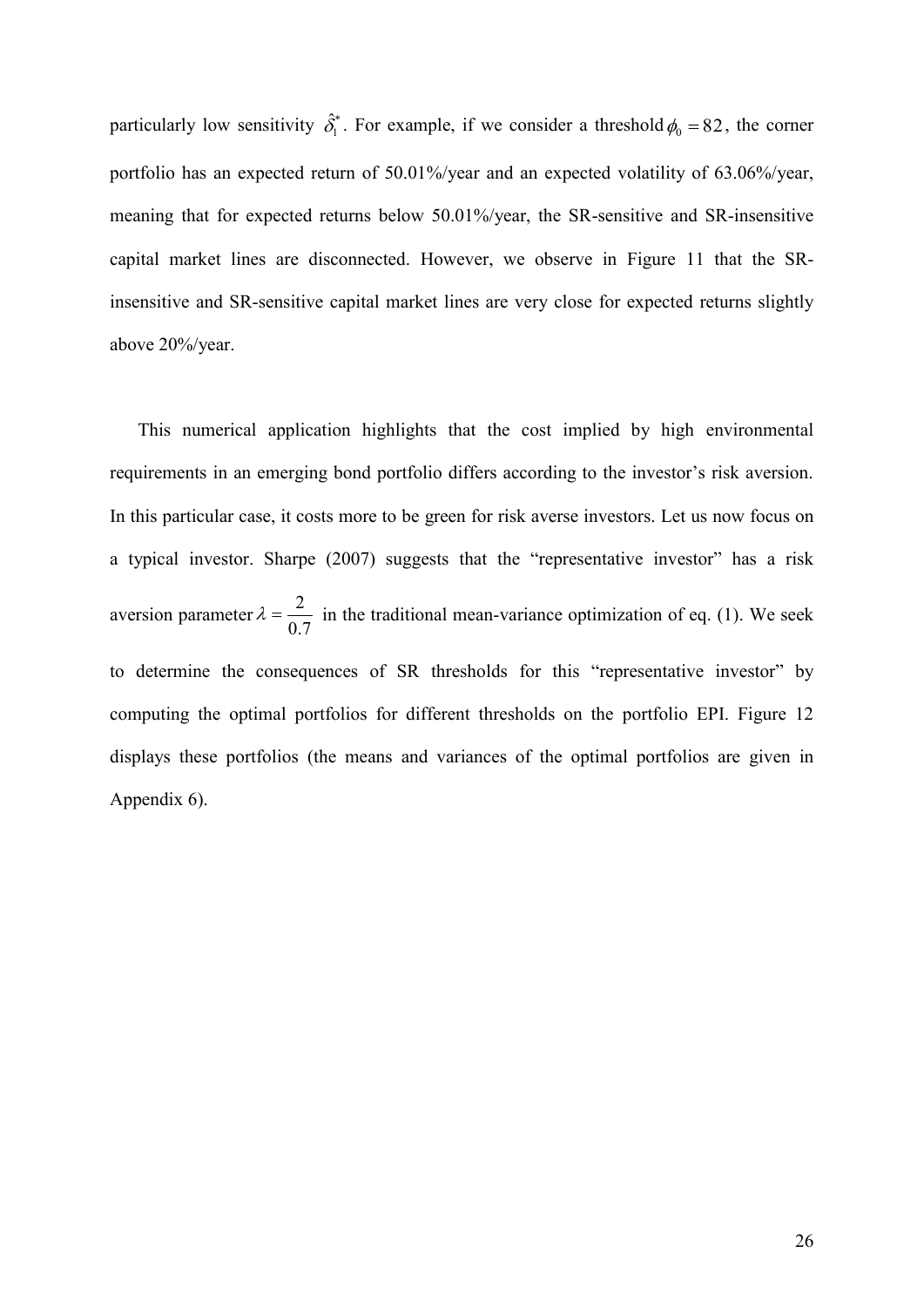

Figure 12 Displaced optimal portfolios for the "representative investor"

For the "representative investor", the constraint on the portfolio EPI has no cost while the threshold is below 82.37, which is slightly above the average EPI rating of the sample's countries. When the threshold is above 82.37, an SRI cost appears and the optimal portfolio is no longer on the SR-insensitive frontier. This SRI cost rises with the strength of the constraint. In this case, the "representative investor" is directly concerned by the disconnect between SR-sensitive and SR-insensitive frontiers for reasonable SR thresholds.

#### **5) Conclusion**

The rapid growth of the SRI fund market have given birth to a burgeoning academic literature. Most academic studies show that there is little difference between financial returns of SRI funds and conventional funds. However, Geczy *et al.* (2006) highlight that limiting the investment universe to SRI funds can seriously harm diversification. To shed light on this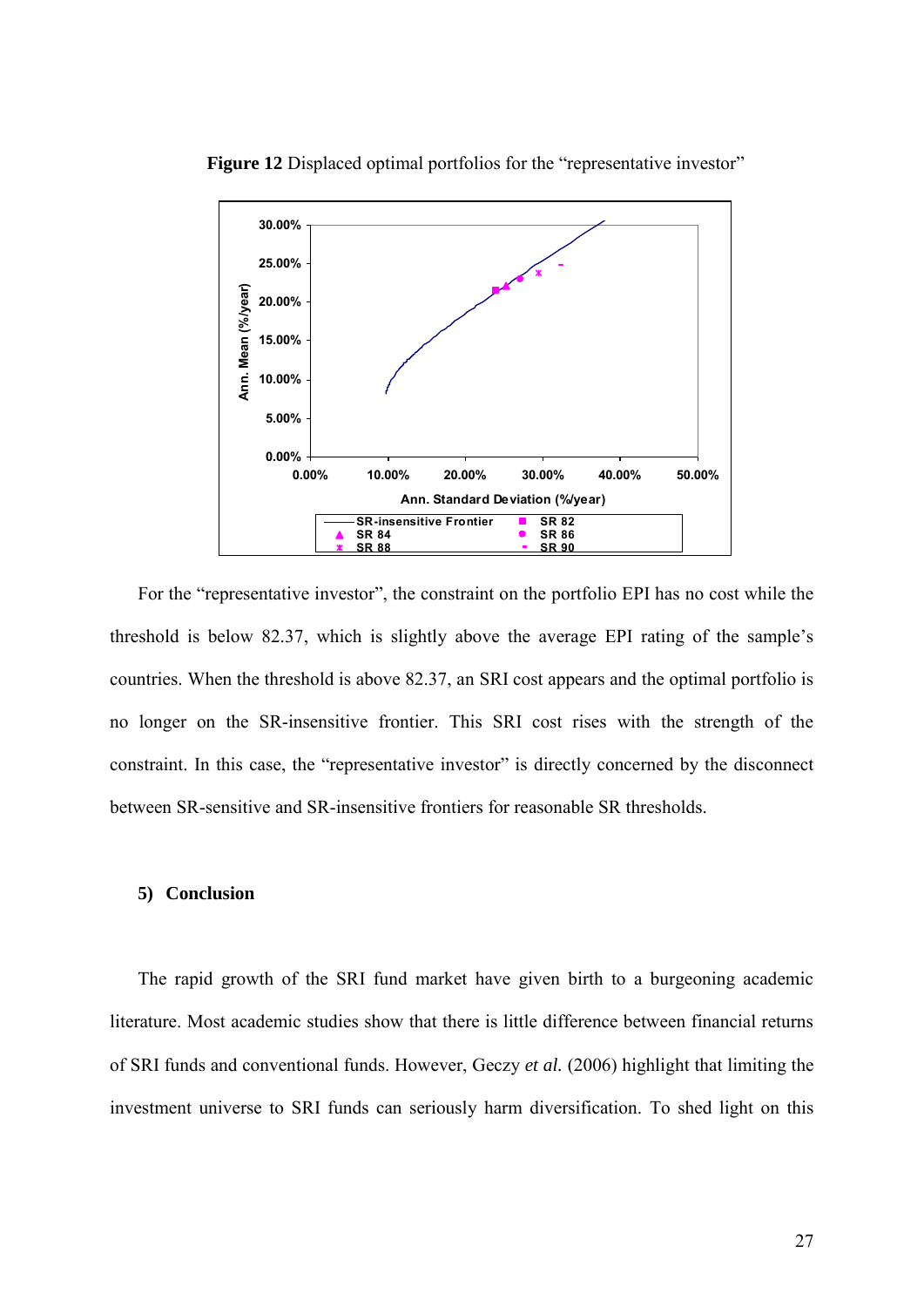debate, our paper aimed at modelling SRI in the traditional mean-variance portfolio selection framework (Markowitz, 1952).

In our study, SRI is introduced in the mean-variance optimization as a constraint on the average responsible rating of the underlying entities. Our results are detailed so that they are ready to use by practitioners. Indeed, we show that a threshold on the responsible rating may impact the efficient frontier in four different ways, depending on the link between the returns and the responsible ratings and on the strength of the constraint. The SR-sensitive efficient frontier can be: a) identical to the SR-insensitive efficient frontier (i.e. no cost at all), b) penalized at the bottom only (i.e. a cost for high risk-aversion investors only), c) penalized at the top only (i.e. a cost for low risk-aversion investors only), d) totally different from the SRinsensitive efficient frontier (i.e. a cost for every investor). In other words, if portfolio ratings increase (resp. decreases) with the expected return along the traditional efficient frontier, the SRI cost arises first at the bottom (resp. at the top) of the frontier. The results are the same in the presence of a risk-free asset. Our work highlights the fact that the investor's risk aversion clearly matters in the potential cost of investing responsibly, this cost being zero in some cases. We strongly believe that this finding could help portfolio managers of SRI funds.

As the calculations in our paper are very general, we believe it could find other applications in the asset management industry, notably for portfolio selection with asset liquidity constraints. However, one limitation of our study is that it assumes expected returns to be independent from responsible ratings: further research could focus on modelling the impact of an SRI constraint in the mean-variance optimization when expected returns and volatilities depend on responsible ratings.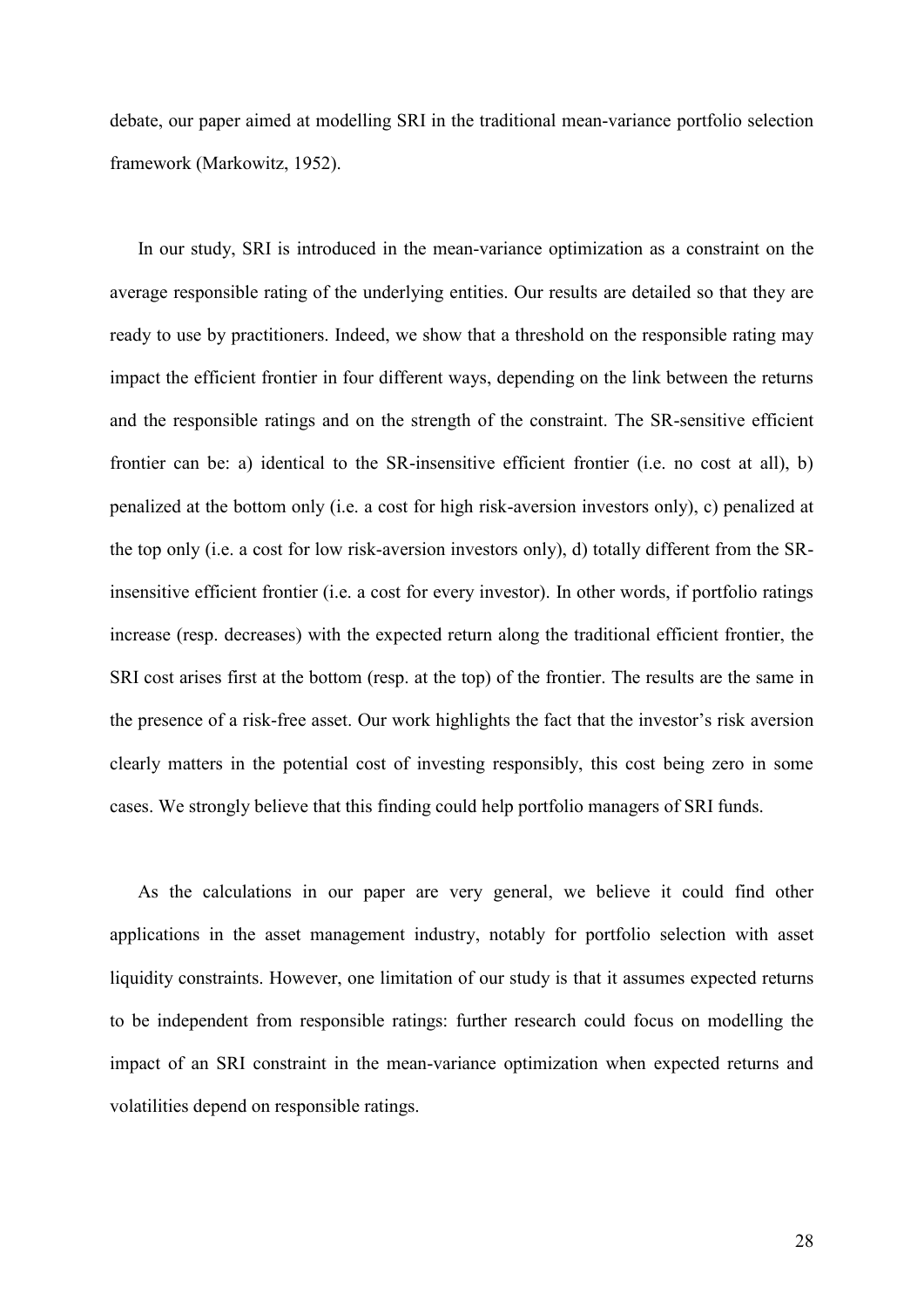### **REFERENCES**

Barracchini, C., 2007. An ethical investments evaluation for portfolio selection., Journal of Business Ethics and Organization Studies 9, 1239-2685.

Basak, G., Jagannathan, R., Sun, G., 2002. A direct test of mean-variance efficiency of a portfolio. Journal of Economic Dynamics and Control 26, 1195-1215.

Beal, D., Goyen, M., Philips, P., 2005. Why do we invest ethically? Journal of Investing 14, 66-77.

Best, M., Grauer, R., 1990. The efficient set mathematics when mean-variance problems are subject to general linear constraints. Journal of Economics and Business 42, 105-120.

de Roon, F., Nijman T., 2001. Testing for mean-variance spanning: a survey. Journal of Empirical Finance 8, 111-156.

Dorfleitner, G., Leidl, M., Reeder J., 2009. Theory of social returns in portfolio choice with application to microfinance. Working Paper, University of Regensburg*.*

Drut, B., 2009. Nice but cautious guys: the cost of responsible investing in the bond markets", Working Paper No 09-34, Centre Emile Bernheim, Université Libre de Bruxelles.

European Sustainable Investment Forum, 2008. European SRI Study. European Sustainable Investment Forum, Paris. Available at: http://www.eurosif.org/publications/sri\_studies .

Farmen, T., Van Der Wijst, N., 2005. A cautionary note on the pricing of ethics. Journal of Investing 14, 53-56.

Geczy, C., Stambaugh, R., Levin, D., 2006. Investing in socially responsible mutual funds. Working Paper, Wharton School of the University of Pennsylvania.

Landier, A., Nair V., 2009. Investing For Change. Oxford University Press, Oxford.

Lintner, J., 1965. The valuation of risky assets and the selection of risky investment in stock portfolios and capital budgets. Review of Economics and Statistics 47, 13-37.

Lo, A., 2008. Hedge Funds: An Analytic Perspective. Princeton University Press, Princeton.

Markowitz, H., 1952. Portfolio selection., Journal of Finance 7, 77-91.

Principles for Responsible Investment, 2009. PRI Annual Report. Principles for Responsible Investment, New York. Available at: <http://www.unpri.org/files/PRI%20Annual%20Report%2009.pdf> .

Renneboog, L., Ter Horst, J., Zhang, C., 2008. Socially responsible investments: institutional aspects, performance, and investor behaviour. Journal of Banking and Finance 32, 1723-1742.

Scholtens, B., 2009. Measuring sustainability performance of investments; the case of Dutch bond funds. Paper prepared for the PRI Academic Conference 2009. Available at [http://www.unpri.org/files/Scholtens\\_PRI2009.pdf](http://www.unpri.org/files/Scholtens_PRI2009.pdf) .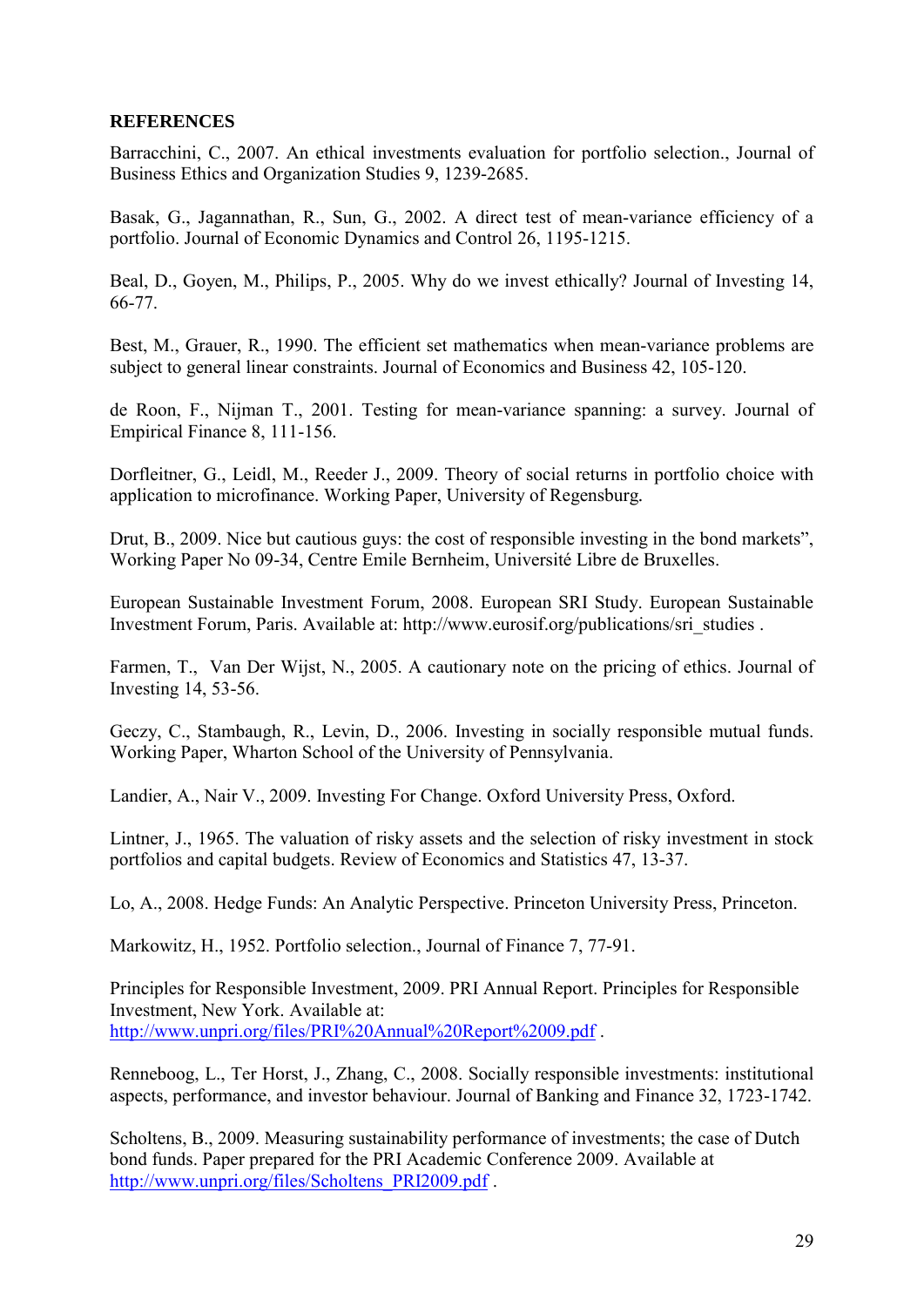Social Investment Forum, 2007. Report on socially responsible investing trends in the United States. Available at:

[http://www.socialinvest.org/resources/pubs/documents/FINALExecSummary\\_2007\\_SIF\\_Tre](http://www.socialinvest.org/resources/pubs/documents/FINALExecSummary_2007_SIF_Trends_wlinks.pdf) [nds\\_wlinks.pdf](http://www.socialinvest.org/resources/pubs/documents/FINALExecSummary_2007_SIF_Trends_wlinks.pdf).

Sharpe, W., 1965. Capital asset prices: a theory of market equilibrium under conditions of risk. Journal of Finance 19, 425-442.

Sharpe, W., 2007. Expected utility asset allocation, Financial Analysts Journal 63, 18-30.

Steinbach, M., 2001. Markowitz revisited: mean-variance models in financial portfolio analysis. Society for Industrial and Applied Mathematics Review 43, 31-85.

#### **Appendix 1**

Following Best and Grauer (1990), in the standard mean-variance case, the weights vector that solves the problem is:

$$
\omega = \frac{\sum_{l=1}^{n} i}{i! \sum_{l=1}^{n} t} + \frac{1}{\lambda} \left[ \sum_{l=1}^{n} (\mu - i \frac{i! \sum_{l=1}^{n} \mu}{i! \sum_{l=1}^{n} t}) \right]
$$

The corresponding expected return  $\mu$ <sub>*P*</sub> stands as:

$$
\mu_P = \mu' \omega = \frac{1}{t' \sum_{i=1}^{n} l} \left[ t' \sum_{i=1}^{n} \mu + \frac{1}{\lambda} ((\mu' \sum_{i=1}^{n} \mu)(t' \sum_{i=1}^{n} t) - (t' \sum_{i=1}^{n} \mu)^2) \right]
$$

And the expected variance  $\sigma_p^2$  stands as:

$$
\sigma_P^2 = \omega' \Sigma \omega = \frac{1}{t' \Sigma^{-1} t} \bigg[ 1 + \frac{1}{\lambda^2} \left( (\mu' \Sigma^{-1} \mu) (t' \Sigma^{-1} t) - (t' \Sigma^{-1} \mu)^2 \right) \bigg]
$$

The corresponding responsible rating  $\phi_p$  is also a linear function of  $\frac{1}{\lambda}$ 

onding responsible rating 
$$
\phi_p
$$
 is also a linear function of  $\frac{1}{\lambda}$ :  
\n
$$
\phi_p = \phi' \omega = \frac{1}{t^{\prime} \sum_{i=1}^{t} t^{\prime}} \left[ t^{\prime} \sum_{i=1}^{t} \phi + \frac{1}{\lambda} ((\mu^{\prime} \sum_{i=1}^{t} \phi)(t^{\prime} \sum_{i=1}^{t} t) - (t^{\prime} \sum_{i=1}^{t} \mu)(t^{\prime} \sum_{i=1}^{t} \phi) \right]
$$

As the expected return is also a linear function of  $\frac{1}{\lambda}$  $\frac{1}{\lambda}$ , it is possible to express the responsible<br>  $\mu_p \frac{(\mu' \Sigma^{-1} \phi)(t' \Sigma^{-1} \iota) - (t' \Sigma^{-1} \mu)(t' \Sigma^{-1} \phi)}{(t' \Sigma^{-1} \iota)(t' \Sigma^{-1} \mu) - (t' \Sigma^{-1} \mu)^2}$ 

As the expected return is also a linear function of 
$$
\frac{1}{\lambda}
$$
, it is possible to express the response  
rating as a linear function of the expected return:  

$$
\phi_p = \frac{(\mu' \Sigma^{-1} \mu)(i' \Sigma^{-1} \phi) - (i' \Sigma^{-1} \mu)(\mu' \Sigma^{-1} \phi)}{(i' \Sigma^{-1} \mu)(i' \Sigma^{-1} \mu) - (i' \Sigma^{-1} \mu)^2} + \mu_p \frac{(\mu' \Sigma^{-1} \phi)(i' \Sigma^{-1} \mu) - (i' \Sigma^{-1} \mu)(i' \Sigma^{-1} \phi)}{(i' \Sigma^{-1} \mu) - (i' \Sigma^{-1} \mu)^2}
$$

As a consequence, it possible to write  $\phi_p = \delta_0 + \delta_1 \mu_p$  with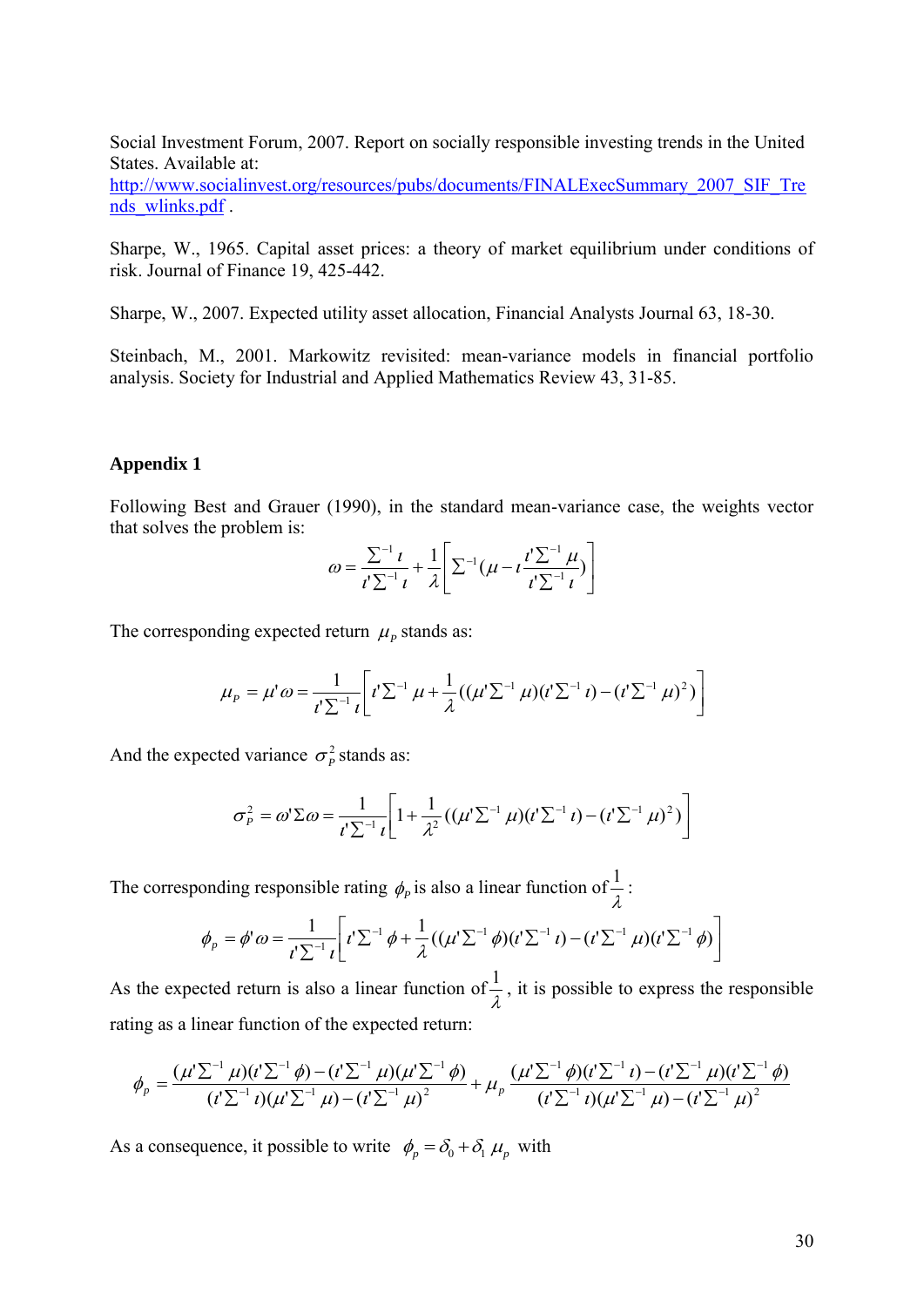$$
\delta_0 = \frac{(\mu' \Sigma^{-1} \mu)(t' \Sigma^{-1} \phi) - (t' \Sigma^{-1} \mu)(\mu' \Sigma^{-1} \phi)}{(t' \Sigma^{-1} \iota)(\mu' \Sigma^{-1} \mu) - (t' \Sigma^{-1} \mu)^2}
$$

$$
\delta_1 = \frac{(\mu' \Sigma^{-1} \phi)(t' \Sigma^{-1} \iota) - (t' \Sigma^{-1} \mu)(t' \Sigma^{-1} \phi)}{(t' \Sigma^{-1} \iota)(\mu' \Sigma^{-1} \mu) - (t' \Sigma^{-1} \mu)^2}.
$$

#### **Appendix 2**

The mean-variance optimization with the linear constraint on the portfolio rating has the same portfolio solutions as the standard mean-variance optimization, while the constraint is not binding. This is verified if the portfolio rating of the efficient portfolio from the traditional mean-variance optimization is above the threshold  $\phi_0$ . Two cases have to be distinguished: where  $\delta_1 > 0$  and where  $\delta_1 < 0$ .

# **Case**  $\delta_1 > 0$

In this case, the portfolio rating increases linearly with the expected return in the traditional mean-variance optimization. The minimal portfolio rating is  $\frac{d}{l} \sum_{i=1}^{n}$  $i'\sum^{-1}\phi$ 1 1 '<u>'∑'</u><br>י' -Σ Σ . If  $\frac{1}{\sqrt{N-1}} > \phi_0$ 1 ' $\frac{\iota^{\prime} \sum^{-1} \phi}{\iota^{\prime} \sum^{-1} \iota} > \phi_0$  $\frac{i'\sum^{-1}\phi}{i\sum_{i=1}^{n}} >$ Σ Σ  $\overline{a}$ i, , the constraint on the portfolio rating is inactive and the solutions are the same as in the traditional mean-variance optimization. If  $\frac{i}{N} \frac{2}{N-1}$   $\neq \phi_0$ 1 ' $\frac{d^{\prime}\sum^{-1}\phi}{d^{\prime}\sum^{-1}t}<\phi_0$  $\frac{i'\sum^{-1}\phi}{i\sum^{-1}} <$  $\sum$  $\sum$  $\overline{a}$ -, the constraint on the portfolio rating is binding at the bottom of the efficient frontier and inactive at the top. Indeed, the constraint is binding for  $\lambda > \lambda_0$  with:

$$
\lambda_0 = \frac{(\mu' \Sigma^{-1} t)(\phi' \Sigma^{-1} t) - (t' \Sigma^{-1} t)(\phi' \Sigma^{-1} \mu)}{(\phi' - \phi_0 t') \Sigma^{-1} t}
$$

In the mean-variance plan, this corner portfolio is the one for which the portfolio rating is  $\phi_0$ .

To compute the portion of the efficient frontier for which the linear constraint on the portfolio rating is binding, we apply the results of Best and Grauer (1990):

$$
\mu_p = \gamma_0 + \frac{1}{\lambda} \gamma_1
$$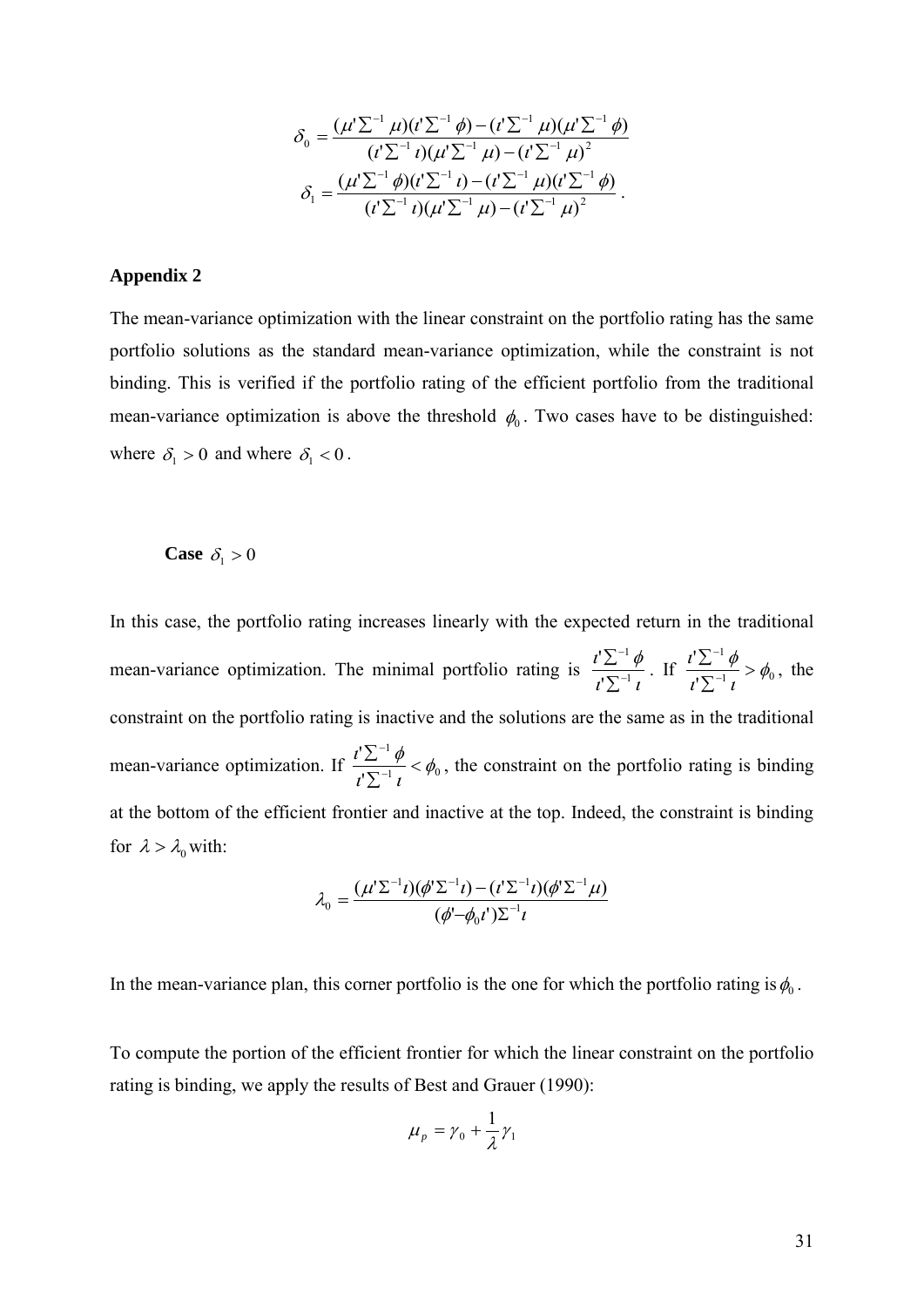With

$$
\sigma_p^2 = \gamma_2 + \frac{1}{\lambda^2} \gamma_1
$$

th  
\n
$$
\mathcal{V}_0 = \frac{(\mu' \Sigma^{-1} \phi)(i' \Sigma^{-1} \phi) - (i' \Sigma^{-1} \mu)(\phi' \Sigma^{-1} \phi)}{(i' \Sigma^{-1} \phi)^2 - (i' \Sigma^{-1} \mu)(\phi' \Sigma^{-1} \phi)} + \phi_0 \frac{(i' \Sigma^{-1} \mu)(i' \Sigma^{-1} \phi) - (i' \Sigma^{-1} \mu)(\mu' \Sigma^{-1} \phi)}{(i' \Sigma^{-1} \phi)^2 - (i' \Sigma^{-1} \mu)(\phi' \Sigma^{-1} \phi)}
$$
\n
$$
\mathcal{V}_1 = \mu' \Sigma^{-1} \mu + \frac{(i' \Sigma^{-1} \mu)^2 (\phi' \Sigma^{-1} \phi) + (\mu' \Sigma^{-1} \phi)^2 (i' \Sigma^{-1} \mu) - 2(i' \Sigma^{-1} \mu)(\mu' \Sigma^{-1} \phi)(i' \Sigma^{-1} \phi)}{(i' \Sigma^{-1} \phi)^2 - (i' \Sigma^{-1} \mu)(\phi' \Sigma^{-1} \phi)}
$$
\n
$$
\mathcal{V}_2 = \frac{-\phi' \Sigma^{-1} \phi + 2\phi_0 (i' \Sigma^{-1} \phi) - (i' \Sigma^{-1} \mu)\phi_0^2}{(i' \Sigma^{-1} \phi)^2 - (i' \Sigma^{-1} \mu)(\phi' \Sigma^{-1} \phi)}
$$

# **Case**  $\delta_1 < 0$

In this case, the portfolio rating decreases linearly with the expected return in the traditional mean-variance optimization. The maximal portfolio rating is  $\frac{d}{l} \sum_{i=1}^{n}$  $i^{\prime}\sum^{-1}\phi$ 1 1 ' <u>'∑'</u><br>"צי -Σ Σ . If  $\frac{1}{\sqrt{N-1}} < \phi_0$ 1 '  $\frac{d^{\prime}\sum^{-1}\phi}{d^{\prime}\sum^{-1}t}<\phi_0$  $\frac{i'\sum^{-1}\phi}{\sqrt{2\pi}}<$ Σ  $\sum$  $\overline{a}$  $\overline{a}$ , the constraint on the portfolio rating is binding. If  $\frac{1}{\sqrt{N-1}} > \phi_0$ 1 ' $\frac{d^{\prime}\sum^{-1}\phi}{d^{\prime}\sum^{-1}t} > \phi_0$  $\frac{i'\sum^{-1}\phi}{i\sum_{i=1}^{n}} >$ Σ Σ  $\overline{a}$  $\overline{a}$ , the constraint on the portfolio rating is binding at the top of the efficient frontier and inactive at the bottom. Indeed, the constraint is binding for  $\lambda < \lambda_0$ .

The equation of the portion of the efficient frontier for which the constraint is binding is the same as for the case  $\delta_1 > 0$ .

#### **Appendix 3**

Following Best and Grauer (1990), in the traditional mean-variance case, the portfolio solutions stand as:  $1 -$ 

$$
\omega = \frac{1}{\lambda} \Big[ \Sigma^{-1} (\mu - rt) \Big]
$$

$$
\omega_r = 1 - \frac{1}{\lambda} \Big[ t' \Sigma^{-1} (\mu - rt) \Big]
$$

In the mean-variance plan, these portfolios are: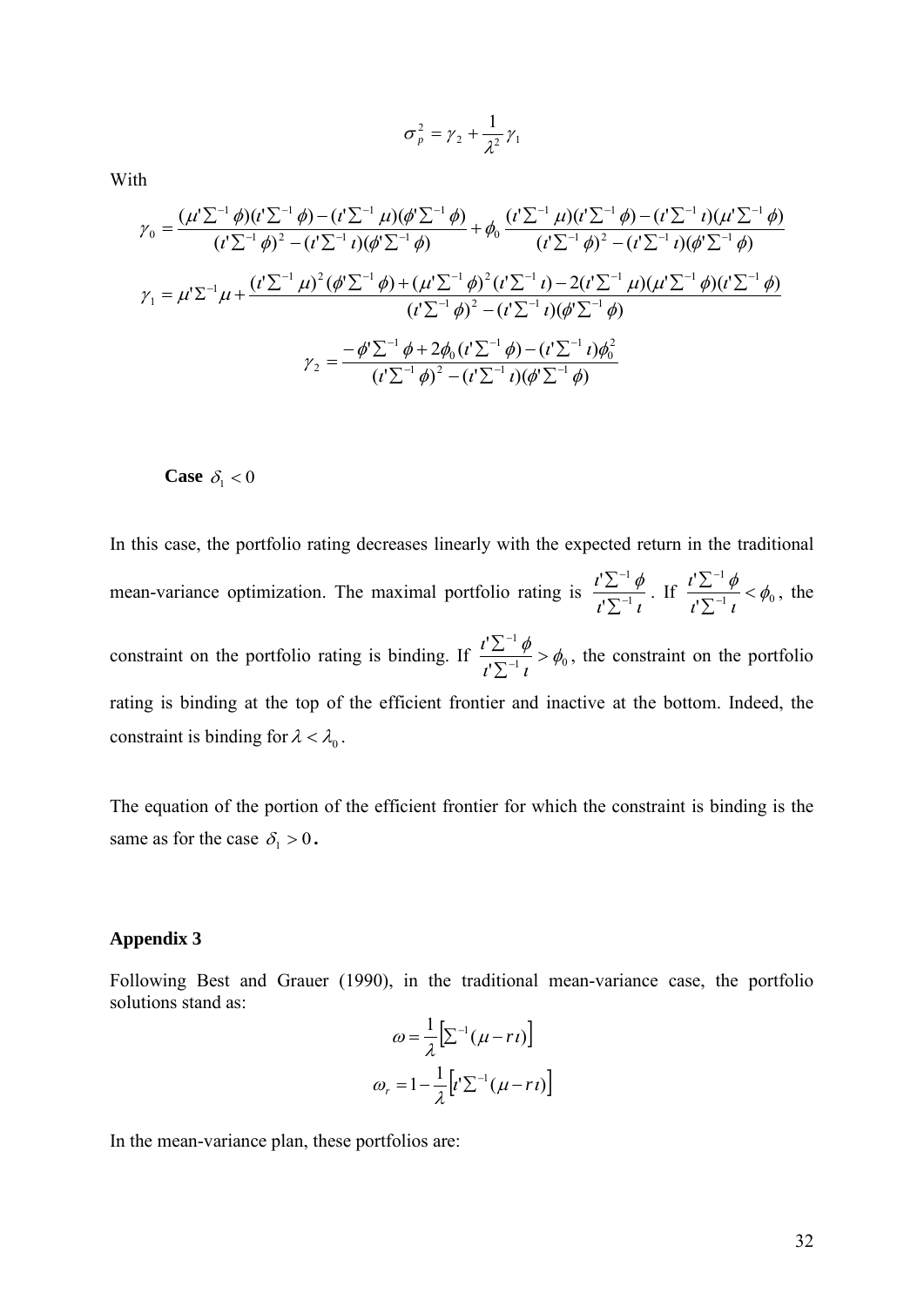$$
\mu_p = \omega \mu + \omega_r r = r + \frac{1}{\lambda} \Big[ (\mu - r \iota)^r \Sigma^{-1} (\mu - r \iota) \Big]
$$

$$
\sigma_p^2 = \omega^r \Sigma \omega = \frac{1}{\lambda^2} \Big[ (\mu - r \iota)^r \Sigma^{-1} (\mu - r \iota) \Big]
$$

The responsible rating of the efficient portfolios is a linear function of  $\frac{1}{\lambda}$  $\frac{1}{2}$ :

$$
\phi_p = \phi' \omega + \phi^* \omega_r = \phi^* + \frac{1}{\lambda} \Big[ (\phi - \phi^* \iota)' \Sigma^{-1} (\mu - r \iota) \Big]
$$

As the expected return  $\mu_{P}$  is also a linear function of  $\frac{1}{\lambda}$  $\frac{1}{2}$ , it is possible to express the

responsible rating 
$$
\phi_p
$$
 of the efficient portfolios as a linear function of the expected return  $\mu_p$ :  
\n
$$
\phi_p = \phi' \omega + \phi^* \omega_r = \phi^* + \frac{\mu_p - r}{(\mu - r \iota) \sum_{i=1}^{n} (\mu - r \iota)} \left[ (\phi - \phi^* \iota)^i \sum_{i=1}^{n} (\mu - r \iota) \right]
$$

As a consequence, it possible to write  $\phi_p = \delta_0^* + \delta_1^* \mu_p$ 1  $=\delta_0^* + \delta_1^*$   $\mu_p$  with

$$
\delta_0^* = \phi^* - r \frac{(\phi - \phi^* \iota')^2 \sum^{-1} (\mu - r\iota)}{(\mu - r\iota')^2 \sum^{-1} (\mu - r\iota)}
$$

$$
\delta_1^* = \frac{(\phi - \phi^* \iota')^2 \sum^{-1} (\mu - r\iota)}{(\mu - r\iota')^2 \sum^{-1} (\mu - r\iota)}
$$

#### **Appendix 4**

The mean-variance optimization with the linear constraint on the portfolio rating has the same portfolio solutions as the standard mean-variance optimization while the constraint is not binding. This is verified if the portfolio rating of the efficient portfolio from the traditional mean-variance optimization is above the threshold  $\phi_0$ . Two cases have to be distinguished: where  $\delta_1^* > 0$  and where  $\delta_1^* < 0$ .

**Case**  $\delta_1^* > 0$ 

 $[(\mu - r\imath)\Sigma^{-1}(\mu - r\imath)]$ <br>
is a linear function of  $\frac{1}{\lambda}$ :<br>  $[\phi - \phi^* \imath \Sigma^{-1}(\mu - r\imath)]$ <br>
is a linear function of  $\frac{1}{\lambda}$ , it is possible to express the<br>
is a linear function of the expected return  $\mu_p$ :<br>
is a linear f In this case, the portfolio rating increases linearly with the expected return in the traditional mean-variance optimization. The minimal portfolio rating is  $\phi^*$ . If  $\phi^* > \phi_0$ , the constraint on the portfolio rating is inactive and the solutions are the same as in the traditional meanvariance optimization: the Capital Market Line is not modified. If  $\phi^* < \phi_0$ , the constraint on the portfolio rating is binding at the bottom of the efficient frontier and inactive at the top.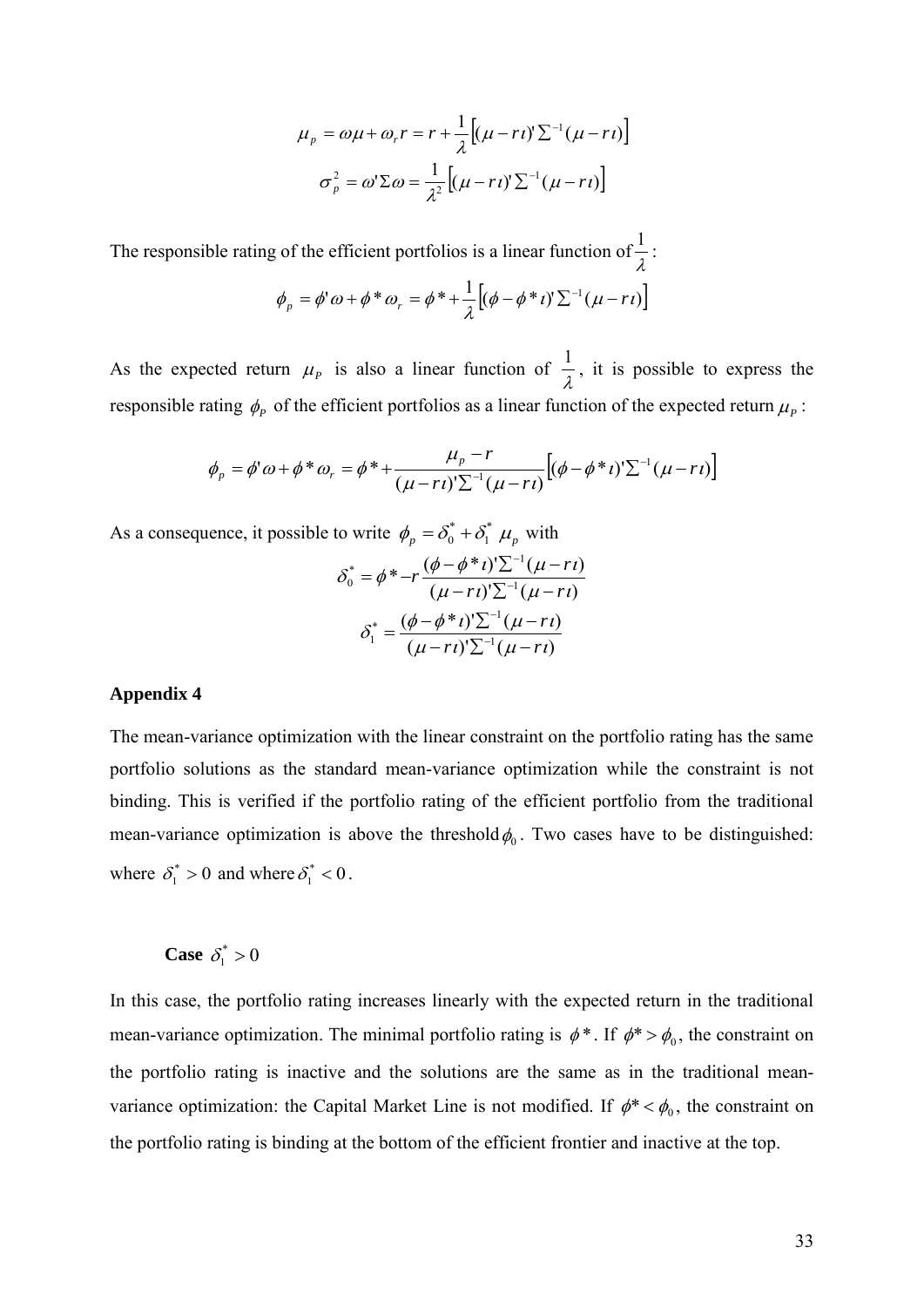Indeed, the constraint is binding for  $\lambda > \lambda_0^*$  with:

$$
\lambda_0^* = \frac{(\phi - \phi^* \iota)^r \sum^{-1} (\mu - r \iota)}{\phi_0 - \phi^*}
$$

The risk aversion parameter  $\lambda_0^*$  corresponds to the portfolio with the expected return:

$$
E_0^* = r + \frac{1}{\lambda_0^*} (\mu - rt)^{\prime} \sum_{i} (\mu - rt)
$$

And the expected variance:

$$
V_0^* = \frac{1}{\lambda_0^{*2}} (\mu - rt)^r \Sigma^{-1} (\mu - rt)
$$

To compute the portion of the efficient frontier for which the linear constraint on the portfolio rating is binding, we apply the results of Best and Grauer (1990):

To compute the portion of the efficient frontier for which the linear constraint on the portfolio  
rating is binding, we apply the results of Best and Grauer (1990):  

$$
\mu_p = r + \frac{(\phi - \phi^* \iota')\sum^{-1}(\mu - r\iota)}{(\phi - \phi^* \iota')\sum^{-1}(\phi - \phi^* \iota)} (\phi_0 - \phi^*) + \frac{1}{\lambda} ((\mu - r\iota')\sum^{-1}(\mu - r\iota) - \frac{((\phi - \phi^* \iota')\sum^{-1}(\mu - r\iota))^2}{(\phi - \phi^* \iota')\sum^{-1}(\phi - \phi^* \iota)}
$$

$$
\sigma_p^2 = \frac{(\phi_0 - \phi^*)^2}{(\phi - \phi^* \iota')\sum^{-1}(\phi - \phi^* \iota)} + \frac{1}{\lambda^2} ((\mu - r\iota')\sum^{-1}(\mu - r\iota) - \frac{((\phi - \phi^* \iota')\sum^{-1}(\mu - r\iota))^2}{(\phi - \phi^* \iota')\sum^{-1}(\phi - \phi^* \iota)}
$$

Indeed, when the constraint on the portfolio rating is binding, the Capital Market Line is no longer a linear function in the mean-standard deviation plan but a hyperbola.

# **Case**  $\delta_1^* < 0$

In this case, the portfolio rating  $\phi_p$  decreases linearly with the expected return  $\mu_p$  in the traditional mean-variance optimization. The maximum portfolio rating is  $\phi^*$ . If  $\phi^* < \phi_0$ , the constraint on the portfolio rating is always active: the entire Capital Market Line becomes a hyperbola in the mean-standard deviation plan. If  $\phi^* > \phi_0$ , the constraint on the portfolio rating is binding at the top of the Capital Market Line. The modification of the Capital Market Line occurs for the same risk aversion parameter  $\lambda_0^*$  as for the case  $\delta_1^* > 0$ .